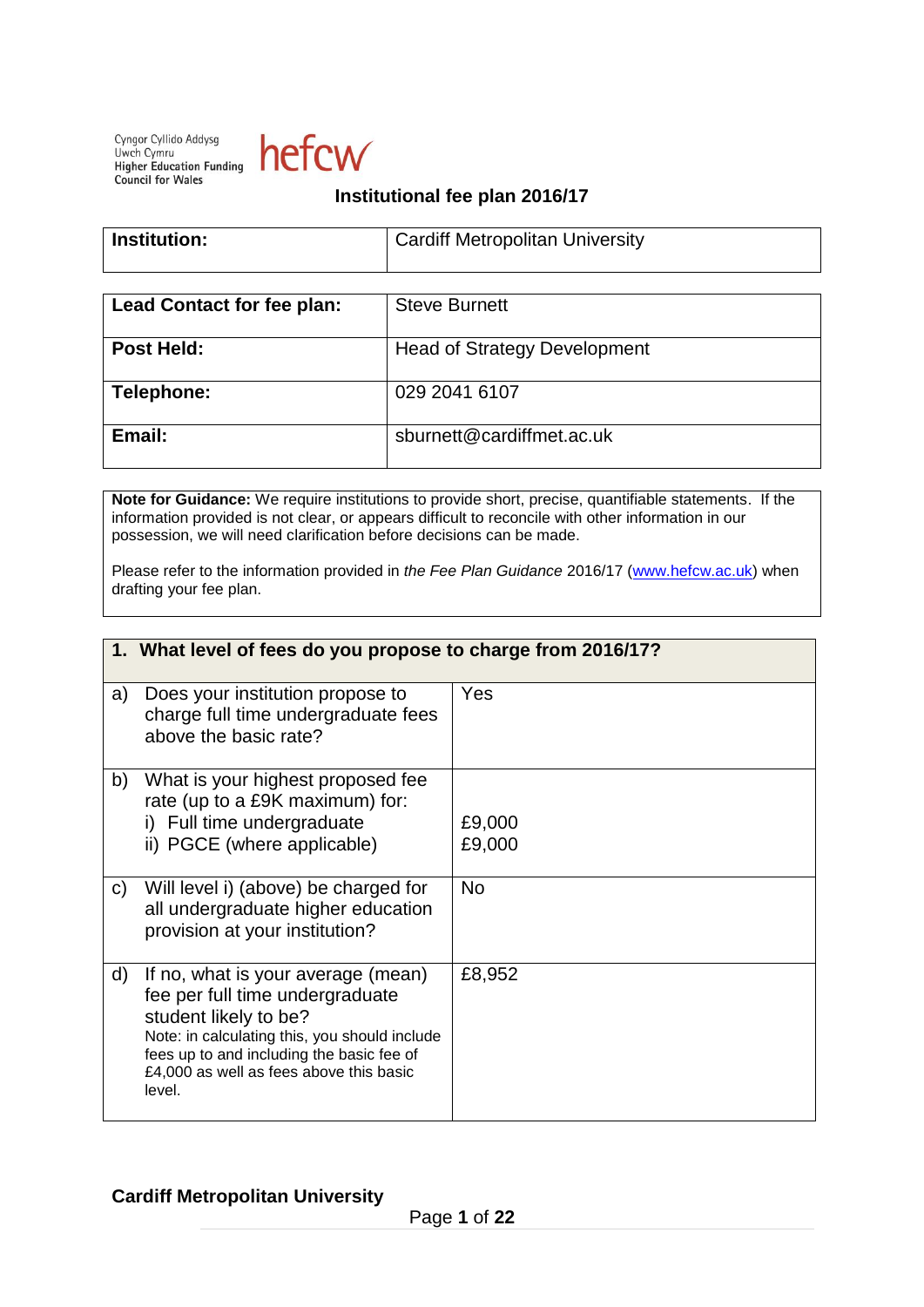**2. Where you propose to charge different fees for different courses please provide details below. You should categorise your fee charges by a) qualification aim (Higher National Diploma / degree / Foundation Degree etc) b) subject and/or c) cohort, as appropriate.** 

**For each category included please provide details of your assumed numbers, and whether (for HEIs only) numbers represent franchised out provision.**

**Students covered by the new fee regime for all years of study should be included here. The fees and student numbers returned should result in the average fee returned in 1d and be consistent with the expected income.**

| Proposed fee<br>£ | <b>Qualification Aim</b>                  | Subject with<br>Joint Academic Coding<br><b>System Code</b> | Cohort            | <b>Franchised out</b><br>provision?<br>Yes/No | Assumed<br>student<br>numbers used<br>in calculation of |
|-------------------|-------------------------------------------|-------------------------------------------------------------|-------------------|-----------------------------------------------|---------------------------------------------------------|
|                   |                                           |                                                             |                   |                                               | average                                                 |
| £9,000            | All                                       | All                                                         | Years 1,<br>2 & 3 | <b>No</b>                                     | 6884                                                    |
|                   |                                           |                                                             |                   |                                               |                                                         |
| £8,400            | All                                       | All                                                         | Year 4            | <b>No</b>                                     | 150                                                     |
| £7,500            | BA (Hons) Photographic Practice           | <b>Bridgend College</b>                                     | All               | Yes                                           | 169                                                     |
| £7,500            | <b>BSc (Hons) Social Work</b>             | <b>Bridgend College</b>                                     | All               | Yes                                           |                                                         |
| £7,500            | FdA in Applied Art & Design               | <b>Bridgend College</b>                                     | All               | Yes                                           |                                                         |
| £7,500            | <b>HND Sport Performance and Coaching</b> | <b>Bridgend College</b>                                     | All               | Yes                                           |                                                         |
|                   | <b>Cardiff Metropolitan University</b>    |                                                             |                   |                                               |                                                         |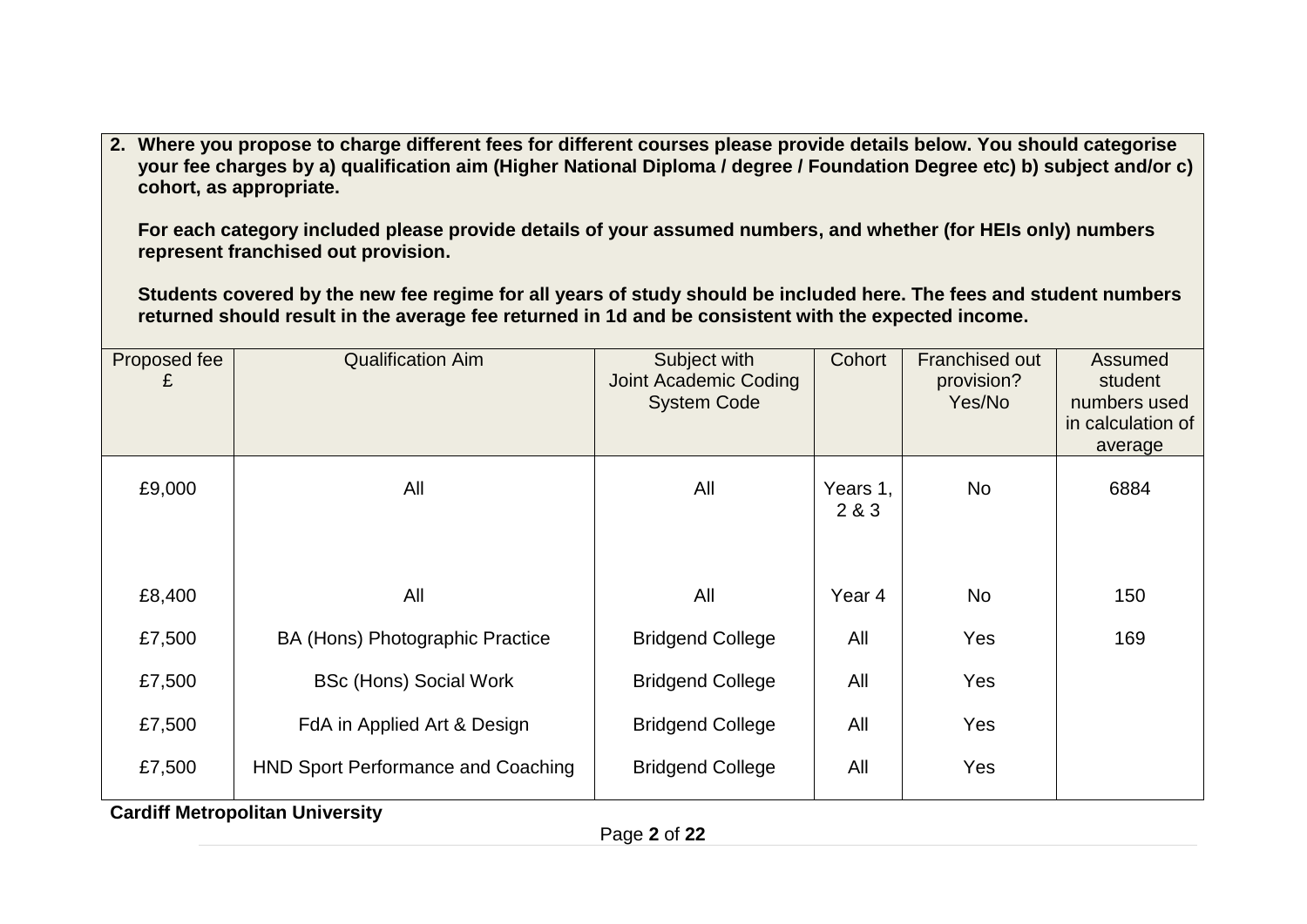| £7,500 | HND Sport Performance and Coaching                                                                                                                                                                                                                                                                                               | <b>Bridgend College</b> | All | Yes        |  |
|--------|----------------------------------------------------------------------------------------------------------------------------------------------------------------------------------------------------------------------------------------------------------------------------------------------------------------------------------|-------------------------|-----|------------|--|
| £7,500 | HND Tourism, Hospitality and Events                                                                                                                                                                                                                                                                                              | <b>Bridgend College</b> | All | <b>Yes</b> |  |
| £7,500 | <b>HND Hospitality and Events</b>                                                                                                                                                                                                                                                                                                | <b>Bridgend College</b> | All | Yes        |  |
| £7,500 | <b>FdA</b> in Contemporary Textile Practice                                                                                                                                                                                                                                                                                      | Cardiff & Vale College  | All | Yes        |  |
| £7,500 | <b>FdA</b> in Graphic Communication                                                                                                                                                                                                                                                                                              | Cardiff & Vale College  | All | Yes        |  |
| £7,500 | <b>FdA</b> in Ceramics                                                                                                                                                                                                                                                                                                           | Cardiff & Vale College  | All | Yes        |  |
|        | The above list of courses franchised to<br>Further Education Colleges is correct at<br>the time of publication but may be<br>amended prior to 2016/17. In the event<br>that additional franchised courses are<br>added, fee levels will be communicated<br>through seeking HEFCW's approval for a<br>variation to this Fee Plan. |                         |     |            |  |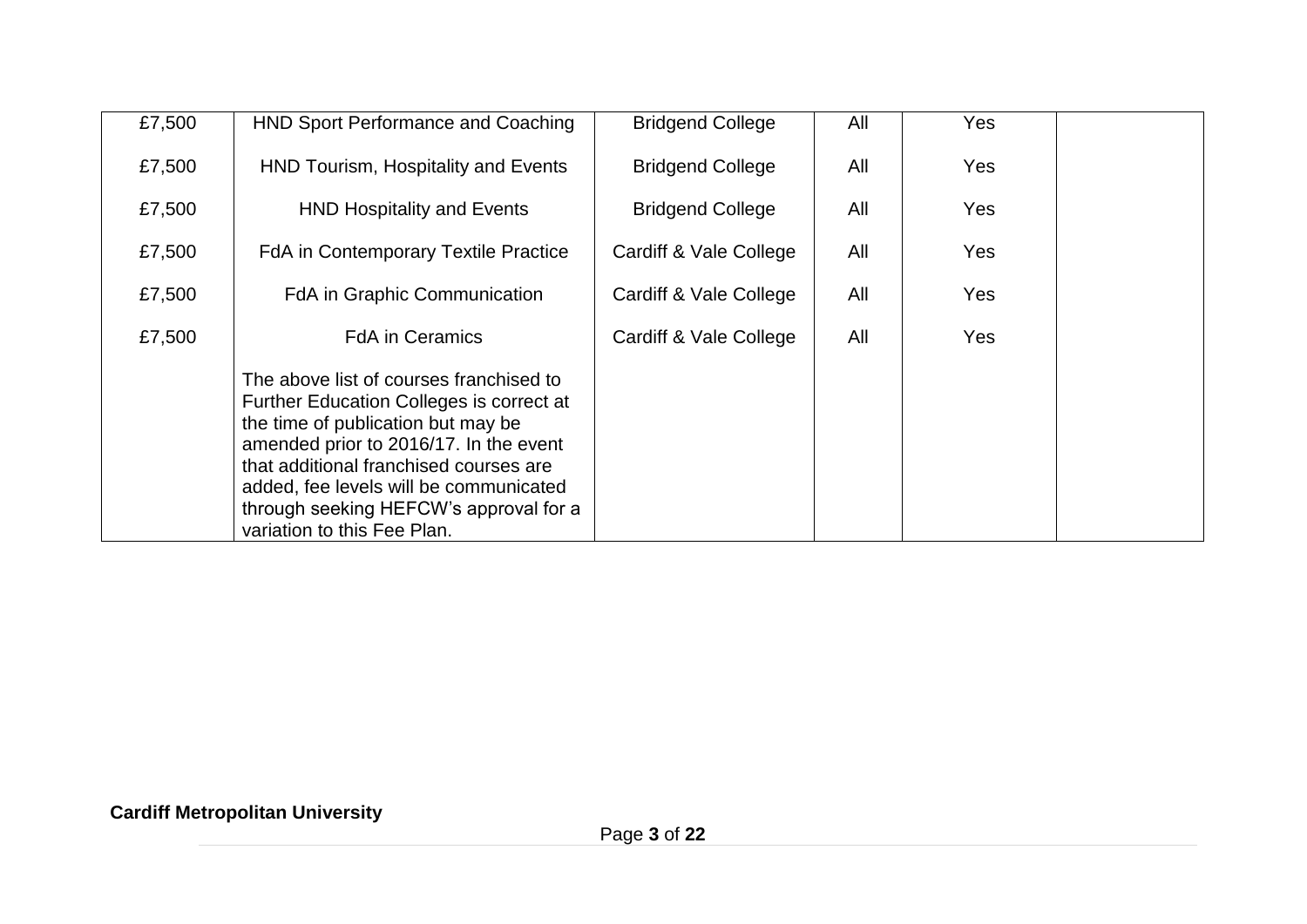**The student voice and partnership working**

**NB. Institutions may include in this section information from their 2015/16 fee plans. However, information must be up-to-date and appropriate for student entry in 2016/17.** 

#### **3. a) What measures will you take to communicate clearly these proposed fee levels to students enrolling in 2016/17 and beyond? b) Please explain how they will be made clearly aware of your fee charges for the duration of their studies.**

The overall objective of the University's communications is to provide transparent and accessible information in a timely fashion. The University will employ a variety of communication methods encompassing information that can be accessed from websites, printed materials, and explanatory advice and information provided orally to prospective students. Communication will be undertaken in-line with the University's Student Charter, Welsh Language Scheme and Equality Scheme.

Further Education colleges that franchise full-time undergraduate courses from the University are supportive of this Fee Plan and have agreed to mirror the quality and scope of the University's approach to the provision of information as set out in detail in the paragraphs below. This means that information for students who will be studying under franchise arrangements will be provided face-to-face by staff as well as via a variety of publication media at the sites of study. These arrangements include learners at Bridgend College and Cardiff and Vale College.

## **Communications pre-entry**

- Fee information will be included in the University's Key Information Set (KIS) and Universities and Colleges Admissions Service (UCAS) Entry profile, which is a direct link from various sections of the University's website and relevant printed prospectuses.
- Fee information will be prominent on the University's website under the 'Finance & Tuition Fees' section. This will include links to information on fees, additional charges, bursaries/scholarships, financial advice & welfare services, and student hardship support.
- Some students will incur additional costs (i.e. costs on-top of fees) to pay. Additional costs will apply to some courses, and are necessary to meet the costs of criminal record checks, studio fees, field trips and other activities. The University and its franchised partners will continue to strive to minimise the number and scale of any additional costs. Additional costs are specific to individual courses. Details of additional courses will be available under the 'Finance & Tuition Fees' section of the University's website, and the corresponding part of its franchised partners' websites.
- Course information web pages will also include links to information on fees and any additional costs.
- Applicants will be signposted to the Fee Information on the University's website via their applicant acknowledgement email and offer email/letter.
- Once a confirmed applicant, he/she will receive their student planner/joining instructions on how to access key information about joining the University – i.e.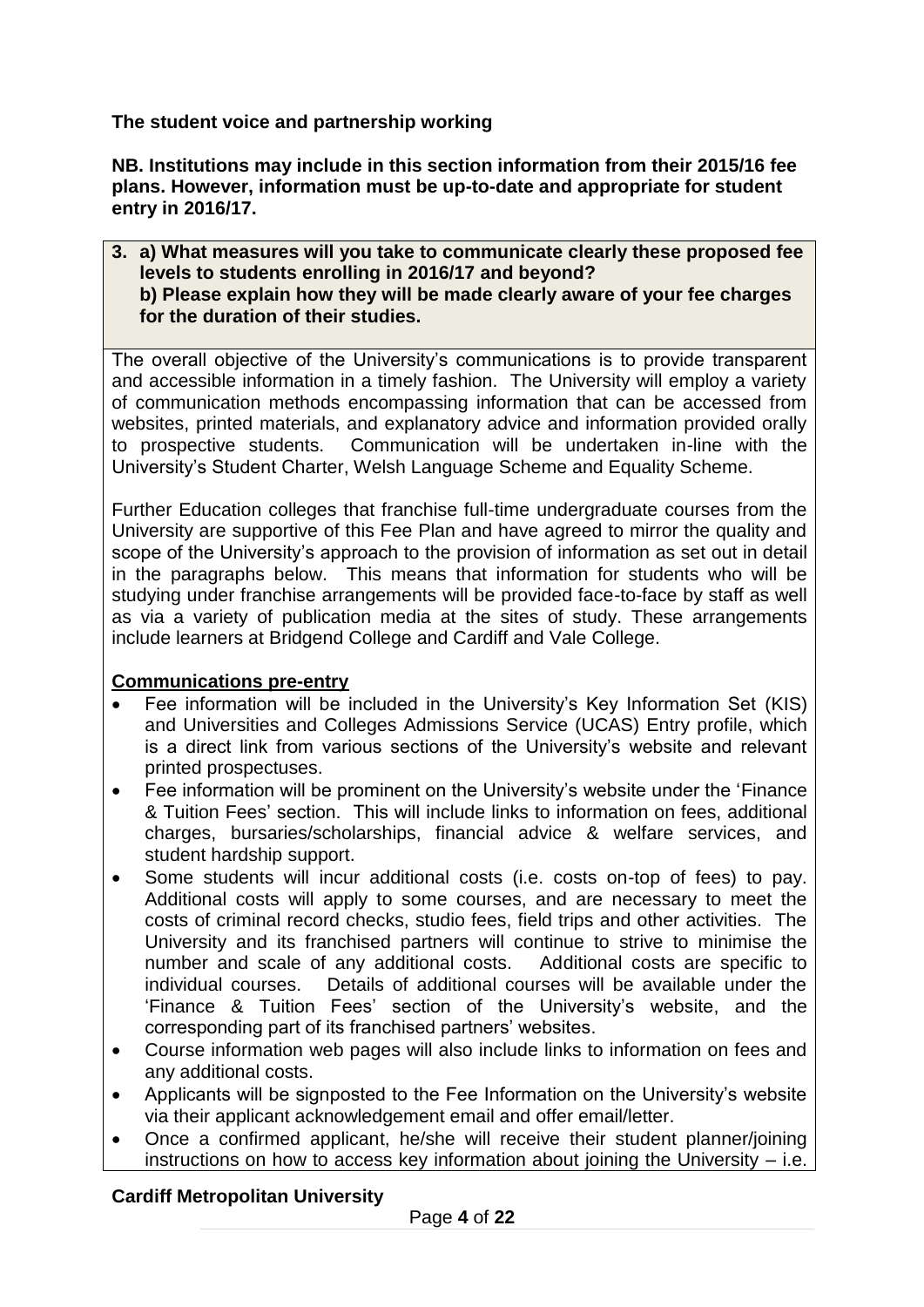enrolment, tuition fees etc on the 'New Students' website.

- Student Finance advice sessions will be offered at all Open Days. These will include details of financial support available to students as well as providing information on tuition fees.
- When undertaking Schools and College liaison activity, University staff will signpost prospective students to the locations of fee information.
- Visit Days these are targeted at schools in low participation neighbourhoods. The University will provide these groups with focused student finance sessions providing information on the support available and tuition fees.
- Prospective students who enquire online will have access to their own personal webpage, which will include core pre–joining information on topics such as such as Tuition Fees & Finance, Accommodation, Student Support services**.**
- Emails will also be sent at key points throughout the year to both enquirers and applicants highlighting key information about student finance – tuition fees, how and when to apply, Frequently Asked Questions (FAQ) etc.
- A short video based on the printed FAQ advice we provide will provide a more engaging explanation of the undergraduate student finance process.

# **Communications post-entry**

The University will not increase the underlying value of the Fee charged to new students in subsequent years of study, but may adjust the fee in-line with increases in inflation where legislation permits. The following factors would be used to determine the level of any inflationary uplift:

- The level specified by legislation.
- Historic and forecasted official rates of inflation including but not limited to the Retail Prices Index (RPI) and the Consumer Prices Index (CPI).
- Additional identifiable inflationary costs specific to higher education delivery and which are inadequately reflected in RPI and CPI.

Inflationary changes will be communicated to students as follows:

- Proposals will be discussed with Cardiff Met SU (i.e. the Students Union) prior to being put to Governors for approval.
- Changes will be communicated to returning students in the correspondence they receive from the University Registry with regards to enrolment, and will be signposted to the University Website, Student Portal, and the Virtual Learning Environment as appropriate for full details. (The Student Portal is the main repository for information while a student is studying at the University.)
- Students who wish to ask questions or seek clarification on changes to Fees will be able to do so with i-Zone staff (the i-Zone is a 'one stop shop' for information on all aspects of the University, in particular ensuring that they are provided with the latest information if they have not come across it on the student portal themselves).
- Additionally, the Student Financial Advisory Service (part of Student Services) will be available to students in financial difficulty and to students who have more general queries relating to budgeting or accessing financial support, including the University's Hardship Fund.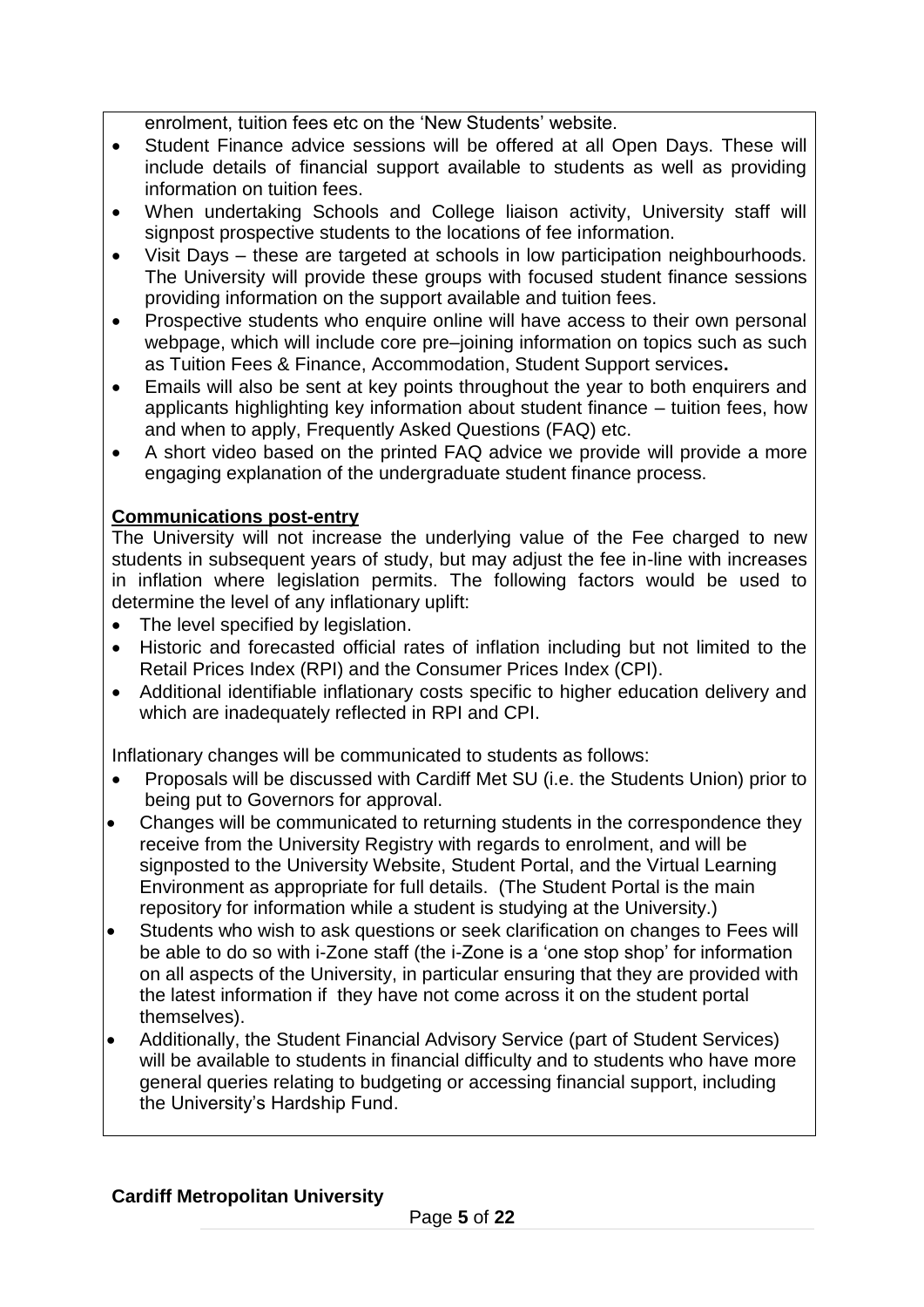#### **4. Describe the processes by which you have engaged with your students, via the National Union of Students (or equivalent), when finalising your institution's fee plan for 2016/17.**

The University benefits from an effective and democratic system of student representation. The University recognises students both as partners and as experts in the learning process whose feedback is actively sought and valued and, in so doing, supports the objectives of the Wales Initiative for Student Engagement (WISE). The University has worked with Cardiff Met SU (i.e. the Students Union) to implement good practice published by HEFCW on funding effective, democratic students unions, and student representation. As part of that process, the University and Cardiff Met SU established a relationship agreement and a student charter. The University and Cardiff Met SU are using their engagement in the *Future Directions* initiative (co-ordinated by the Higher Education Academy) to jointly facilitate enhancements in the student learning experience.

Cardiff Met SU operates a well-established, effective and structured system of student representation encompassing elected Sabbatical representatives, School representatives, and course representatives. The University has utilised this system in developing the Fee Plan. Dialogue has encompassed:

- Members of the Vice-Chancellor's Board (i.e. the top tier of the University management) meeting with Sabbatical representatives and School representatives to provide Cardiff Met SU with an extended opportunity to identify and discuss in detail the matters that they wish to be addressed by the Fee Plan. In formulating its ideas, Cardiff Met SU gathered input from all levels of its representative structure.
- Fee Plan arrangements being discussed at a meeting of Sabbatical representatives and the Vice-Chancellor's Board.
- The Cardiff Met SU participation in the University's annual planning round, fee planning and related discussions/decisions as a member of the Board of Governors.

As a condition of partnership with the University, Further Education colleges providing franchised provision are required to mirror the University's internal approach to communications and engagement described above. The University's Fee Plan proposals are discussed with Further Education partners who cascade information and consult with their students through local mechanisms, and provide feedback to the University. Additionally, the University is working in partnership with the SU to strengthen links with student representatives in all the University's collaborative provision partners (i.e. within the UK and overseas). To this end the SU hosts annual focus group events designed to identify and facilitate consideration of issues of interest to the breadth of the student body, and discuss these with the University's management, represented by the Deputy Vice-Chancellor and the Head of Collaborative Provision.

Cardiff Met SU is fully supportive of this Fee Plan.

#### **5. Detail how you intend to provide the following information to students applying to/enrolling at your institution:**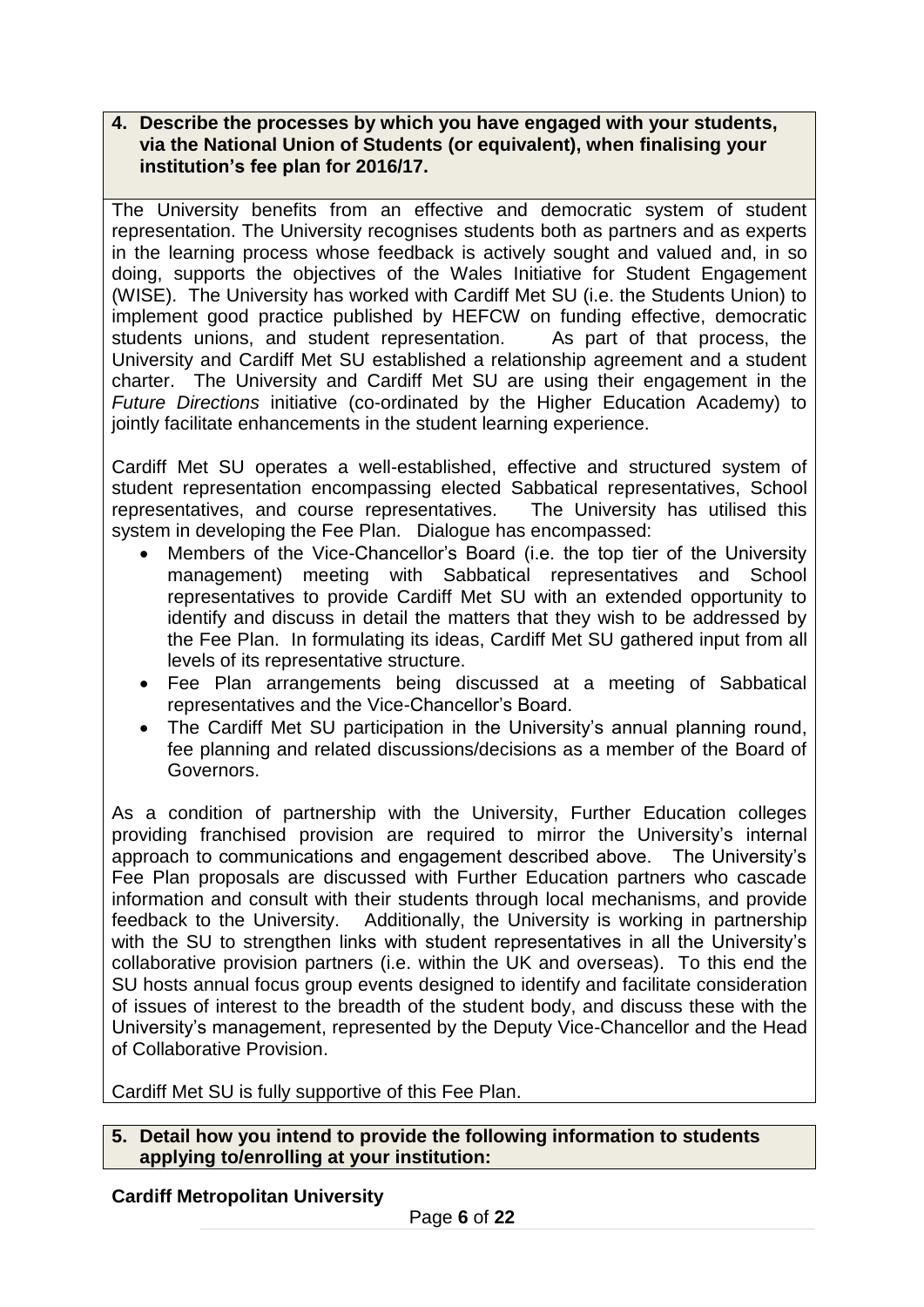- **full details of courses, including initial programmes and timetables**
- **information on how the new fee regime income contributes to course development**
- **information setting out precisely what is covered by the fees charged**
- **detailed information on the student financial support package available at your institution**
- **details about how any changes which may take place over the period of the course will be announced**
- **an annual report on the use of fee income at your institution where you should include the outcomes of your Equality Impact Assessment.**

## **General**

The overall objective of the communications undertaken by the University and its Further Education partner institutions will be to provide transparent and accessible information in a timely fashion. This longstanding approach is in line with Competition and Markets Authority advice on the application of consumer law in the HE sector.

The information sources described below have been improved and augmented through the UK-wide Key Information Sets initiative, and through the Student Charter established by the University during 2011/12.

# **Full details of courses, including initial programmes and timetables**

- The University's website provides course descriptions together with information on fees, study support, and financial information. UCAS Entry profiles will also link to this detail.
- Confirmed applicants will be given access to the 'New Students' part of the website which covers key joining information, enrolment, fees issues etc. They will be provided with detailed information on their programme choice and any pre-joining projects that they may have to undertake. Students without internet access will be supplied hard copies by Admissions on request.
- The University will provide new students with course induction as part of the 'Week One Welcome' (WOW) event, followed by the 'Meet Your Tutor' session. The WOW event will orientate students to the support structures available to them, while the 'Meet Your Tutor' session will provide detailed course induction, including information about timetables. Areas covered in addition to course information are Virtual Learning Environment induction sessions, Library Services sessions and Accessing the Student Portal. The Careers Service is also on hand at the WOW event to provide a range of presentations which relate to planning for employability, work experience, and part-time work opportunities. Careers service staff are also available to meet and discuss options with students that are considering a change to their chosen programme of study.

# **Information relating to how the fee income contributes to course development**

- Students will be trained to participate as full members of course review panels, and incorporated into the periodical review of courses on that basis (i.e. as a full member).
- Every course will be subject to periodic review, which *inter alia* will include evaluation of curriculum, delivery, and resources to support the course.
- Periodic review will also entail the identification of course developments, and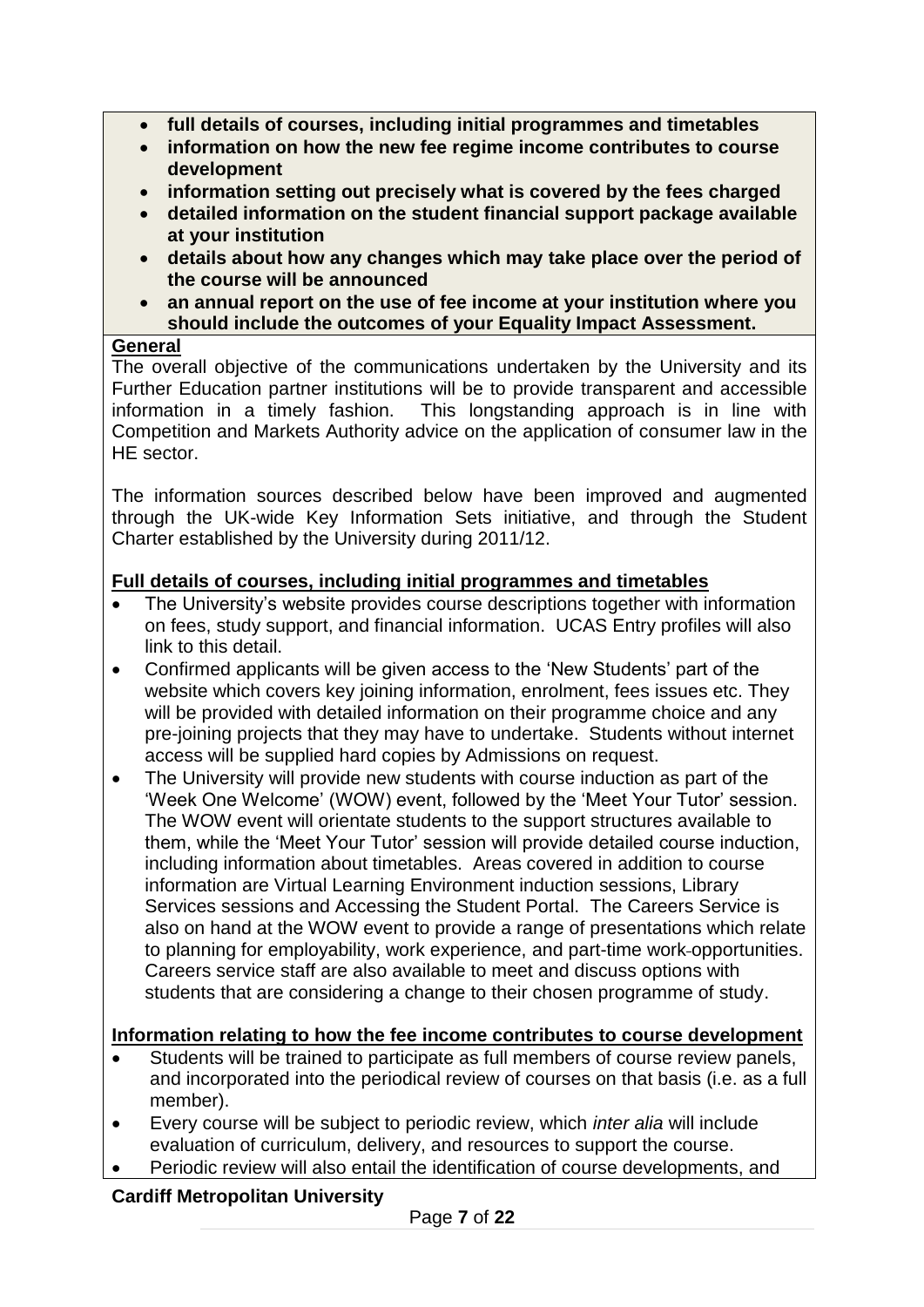these will be set out clearly in a periodic review report.

# **Information detailing precisely what is covered by the fees charged**

- These details will be covered in the 'Finance & Tuition Fees' section of the University's website.
- Information will also be included in the Student Handbook and 'Commitment to Students' documents.

# **Details of the student financial support package available:**

- The availability of bursaries and scholarships will be detailed on the 'Bursary & Scholarships' website, and will be communicated as part of the recruitment process as described in Section 3 above.
- Additionally, wider information and advice on student finance will be available via the 'Fees and Money Matters' website and through the Student Financial Advisory Service,
- Information on availability and means of accessing student hardship support funds (i.e. for vulnerable students) will be available through the 'Student Finance & Tuition Fees' section website, and will be communicated as part of the recruitment process and induction programme. The University will work in partnership with Cardiff Met SU in facilitating students in accessing funds.

# **Announcing changes that may take place during the course**

- Student representatives are involved in the University's academic course review processes as a matter of routine.
- Any major and/or long-term changes to provision will be undertaken through established procedures. University management will brief Cardiff Met SU representatives. Depending on the nature of the matter in question, this may involve Sabbatical representatives, School representatives, Course representatives, or a combination of these. In any event, Cardiff Met SU will cascade information to Course representatives. Where appropriate, School Staff-Student Liaison Committees may be used for consultative and communication purposes. In circumstances where changes relate to provision that is franchised to Further Education Colleges, the University will first discuss changes with the management of the Further Education Colleges, who will then cascade information to their local student representatives mirroring the procedures used within Cardiff Metropolitan University.
- In terms of minor and/or short-term changes to courses (e.g. cancellation of lectures), information will be released through the Virtual Learning Environment, the Student Portal and Plasma Screens (information screens placed in prominent locations).
- The University will not increase the underlying value of the Fee charged to new students in subsequent years of study, but may adjust the fee in-line with increases in inflation where legislation permits. Information on the process used to determine and communicate inflationary uplifts is set out in Section 3 above.

## **Reporting on the use of income at the institution and communicating the outcomes of Equality Impact Assessment**

 An annual report on progress and the use of the fee income, including its contribution to course development, will be produced.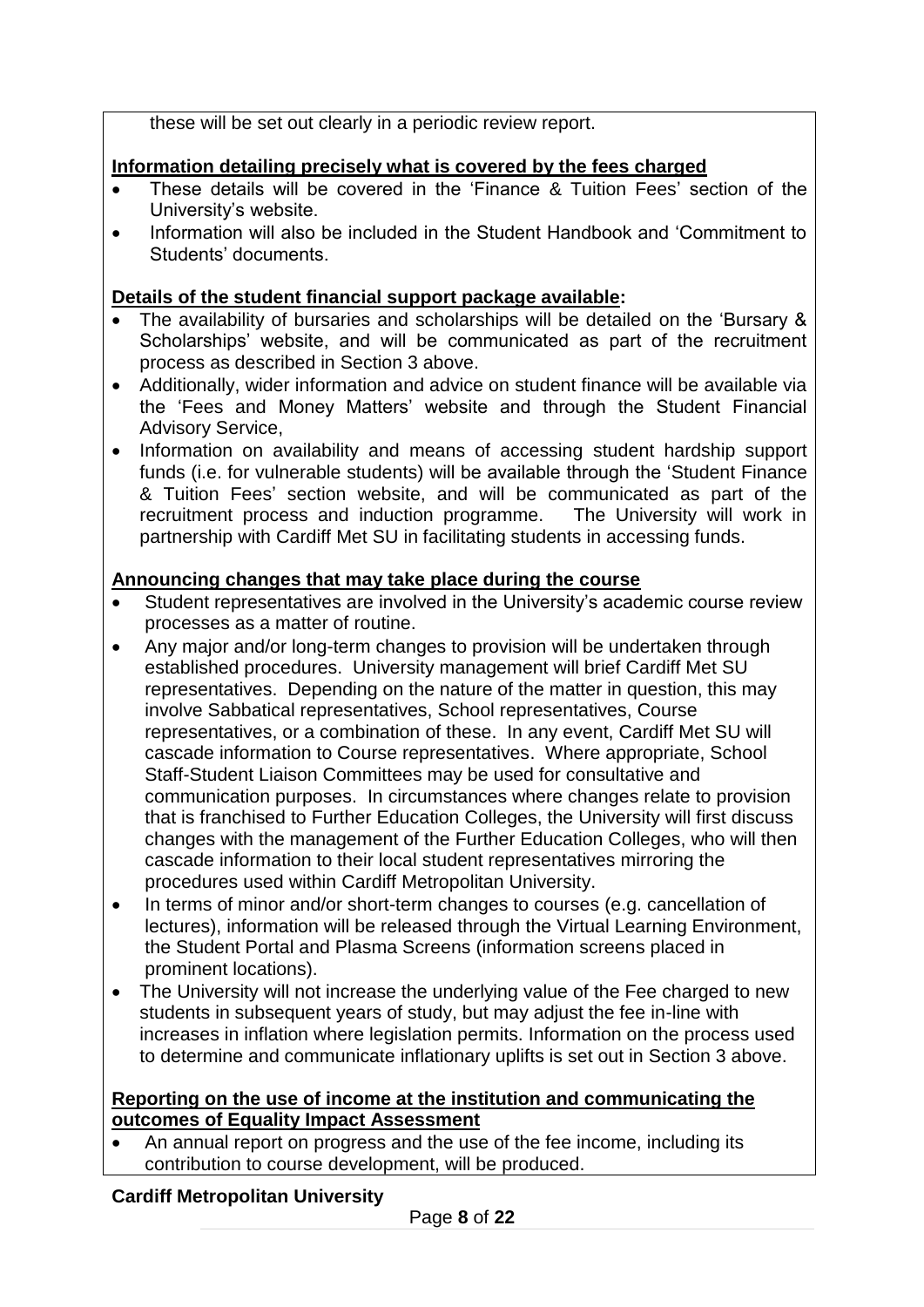- Cardiff Met SU will be invited to comment on and shape the scope of the report.
- The report will be published in the 'Fees and Finance section of the University's website, and considered by the University's Equality & Diversity Committee.
- Equality impact assessment has been undertaken as part of the process of developing the Fee Plan, and on-going monitoring and evaluation will be incorporated into the report as well as being considered within the context of the University's Strategic Equality Plan
- Further Education colleges delivering franchised provision are required to provide the University with an annual report reporting the use of fee income. The University encourages partners to communicate the outcomes of their reports internally to students and their equality committee/equivalent body.

#### **Income from the new fee regime**

#### **6. What new fee regime income do you expect to receive in 2016/17? You should include any income received per full time undergraduate and Post Graduate Certificate in Education (PGCE) student above £4K.**

|                         | 2016/17 £k            |
|-------------------------|-----------------------|
| Full time undergraduate | £33,826               |
|                         |                       |
| <b>PGCE</b>             | £1,800                |
|                         |                       |
|                         |                       |
|                         | Total $\vert$ £35,626 |
|                         |                       |

**7. Institutions are required to invest at least 30% of fee income above the basic level in relation to a) equality of opportunity and b) promotion of higher education.** 

**Please provide details of your financial commitments to both investment areas. Institutions with further to travel to ensure further equality of access should invest more heavily in those activities.**

|                                                                       | 2016/17<br>£k                                                                               |
|-----------------------------------------------------------------------|---------------------------------------------------------------------------------------------|
|                                                                       |                                                                                             |
|                                                                       | Total Fee Income Investment 2016/17 *<br>(at least 30% of fee income above the basic level) |
| Total amount to be invested in<br>a)<br>equality of opportunity       | £6,413                                                                                      |
| Total amount to be invested in<br>b)<br>promotion of higher education | £4,275                                                                                      |
| Total                                                                 | £10,688                                                                                     |

#### **Cardiff Metropolitan University**

Page **9** of **22**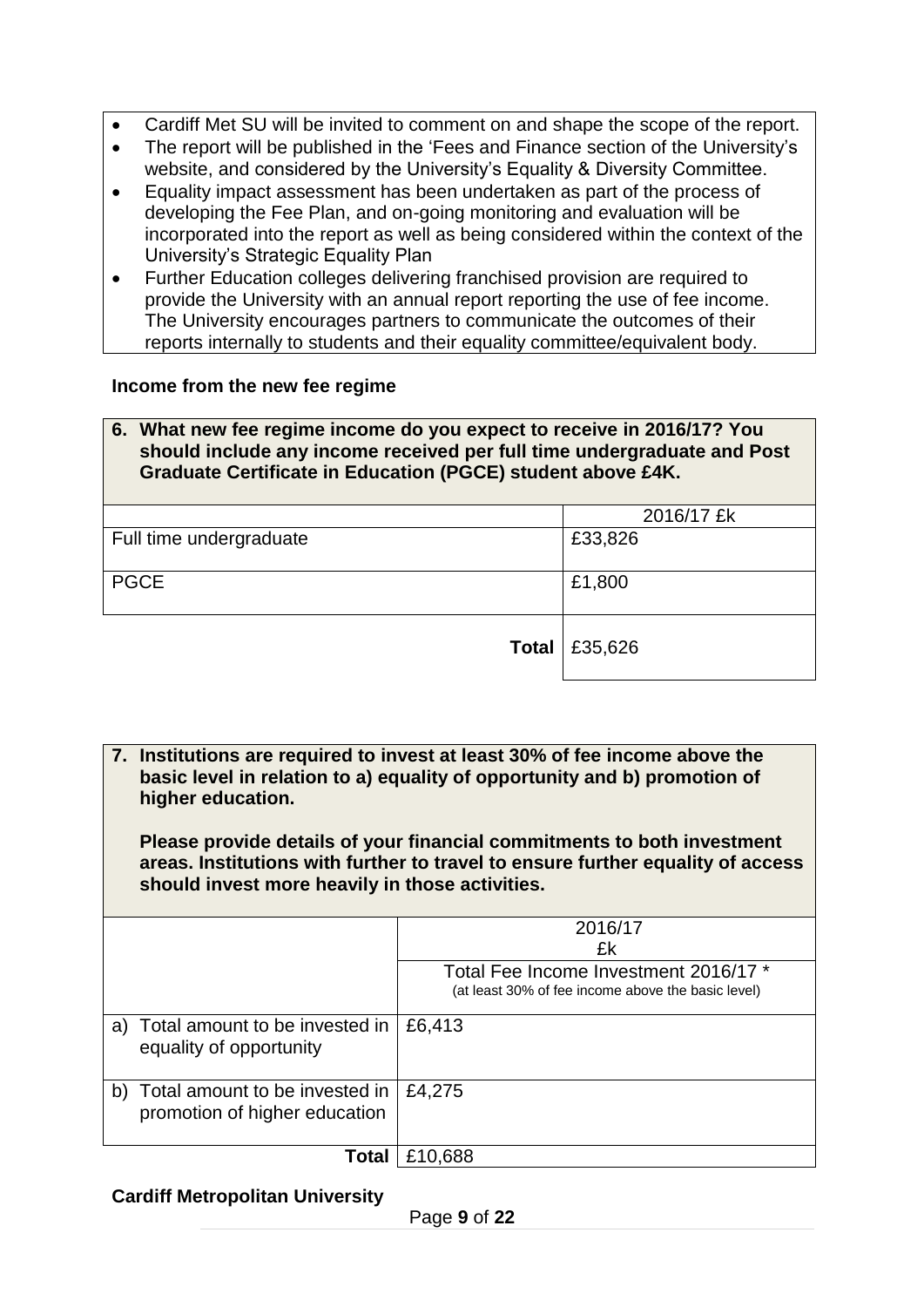**\****NB Institutions who wish to consider investing a lower proportion of their fee income than was earmarked in their Fee Plan 2015/16 are invited to discuss this with HEFCW, following discussion with their Students' Union.*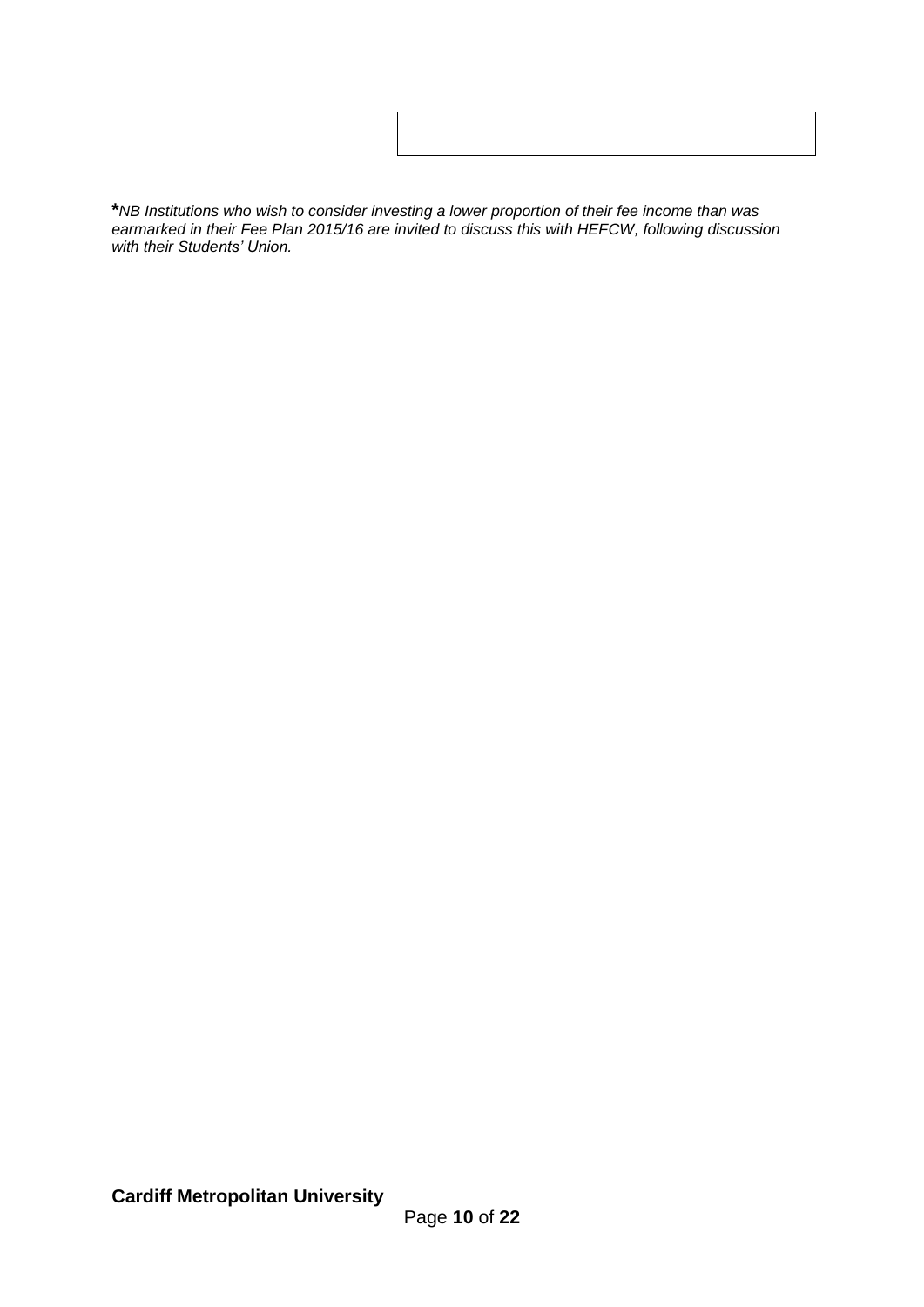# **8. Strategic context underpinning equality of opportunity and the promotion of higher education in the fee plan**

| <b>Equality of Opportunity</b><br>i)                                                                                                                                                                                                                                                                                                                                                                                                                                                                                                                                                          |                                                                                                                                                                                                                                                                                                                                                                          |  |
|-----------------------------------------------------------------------------------------------------------------------------------------------------------------------------------------------------------------------------------------------------------------------------------------------------------------------------------------------------------------------------------------------------------------------------------------------------------------------------------------------------------------------------------------------------------------------------------------------|--------------------------------------------------------------------------------------------------------------------------------------------------------------------------------------------------------------------------------------------------------------------------------------------------------------------------------------------------------------------------|--|
| <b>Strategic outcomes and rationale</b><br>Provide narrative detail of long term strategic outcomes and rationale behind investment. Institutions<br>must reference HEFCW's Corporate Strategy and appropriate Welsh Government priorities.                                                                                                                                                                                                                                                                                                                                                   | Institutional targets, benchmarks and<br><b>indicators</b><br>These should be verifiable and benchmarked<br>against HEFCW Corporate Strategy targets or<br>existing institutional targets/indicators, or they can<br>represent new activity targets. Targets should be<br>SMART and explicitly cross reference which of the<br>Strategic Outcomes opposite they address. |  |
| Strategic drivers <sup>1</sup>                                                                                                                                                                                                                                                                                                                                                                                                                                                                                                                                                                | Strategic Outcome 1 - to increase                                                                                                                                                                                                                                                                                                                                        |  |
| This part of the Fee Plan places particular emphasis upon matters relating to<br>widening access and retention amongst under-represented communities (including<br>specific focus on the areas of multiple deprivation in Wales), and flexible learning. In<br>so doing it addresses social justice agenda and priorities contained within the Welsh<br>Government's Policy Statement on Higher Education, the 2015-16 Remit Letter,<br>HEFCW Corporate Strategy and HEFCW's Strategic Equality Plan.<br>Strategic outcome 1: to increase recruitment from Communities First Clusters<br>and, | recruitment from Communities First<br><b>Clusters</b><br>Long-term ambition<br>A rise in the proportion of all Welsh<br>domiciled<br>students<br>studying<br>higher<br>education courses who are domiciled in the<br>bottom quintile of Lower Super Output<br>Areas in the Welsh Index of Multiple<br>Deprivation or in Communities First cluster                        |  |
| Strategic outcome 2: to maintain and improve recruitment from other under-                                                                                                                                                                                                                                                                                                                                                                                                                                                                                                                    | areas to 1338 (23%) by the end of the five-                                                                                                                                                                                                                                                                                                                              |  |
| represented communities<br>The University has a strong track record in recruiting under-represented students,<br>both from within Wales and from other parts of the UK.                                                                                                                                                                                                                                                                                                                                                                                                                       | year period ending in 2016/17.<br>Baseline - 1162 (20.2%) in 2011/12.                                                                                                                                                                                                                                                                                                    |  |
| The University will maintain the momentum of this work and – cognisant of the<br>ambition expressed in the Welsh Government's Policy Statement on Higher<br>Education and HEFCW's Corporate Strategy – will apply additional focus to<br><b>Communities First Areas.</b>                                                                                                                                                                                                                                                                                                                      | 2016/17 target<br>1305 (23.1%)                                                                                                                                                                                                                                                                                                                                           |  |
|                                                                                                                                                                                                                                                                                                                                                                                                                                                                                                                                                                                               | Strategic Outcome 2 - to increase                                                                                                                                                                                                                                                                                                                                        |  |

**Cardiff Metropolitan University** <sup>1</sup> Strategic Objective 5, pertaining to students in receipt of the Welsh National Bursary has been omitted from the 2016/17 Fee Plan as it is no longer applicable.

 $\overline{a}$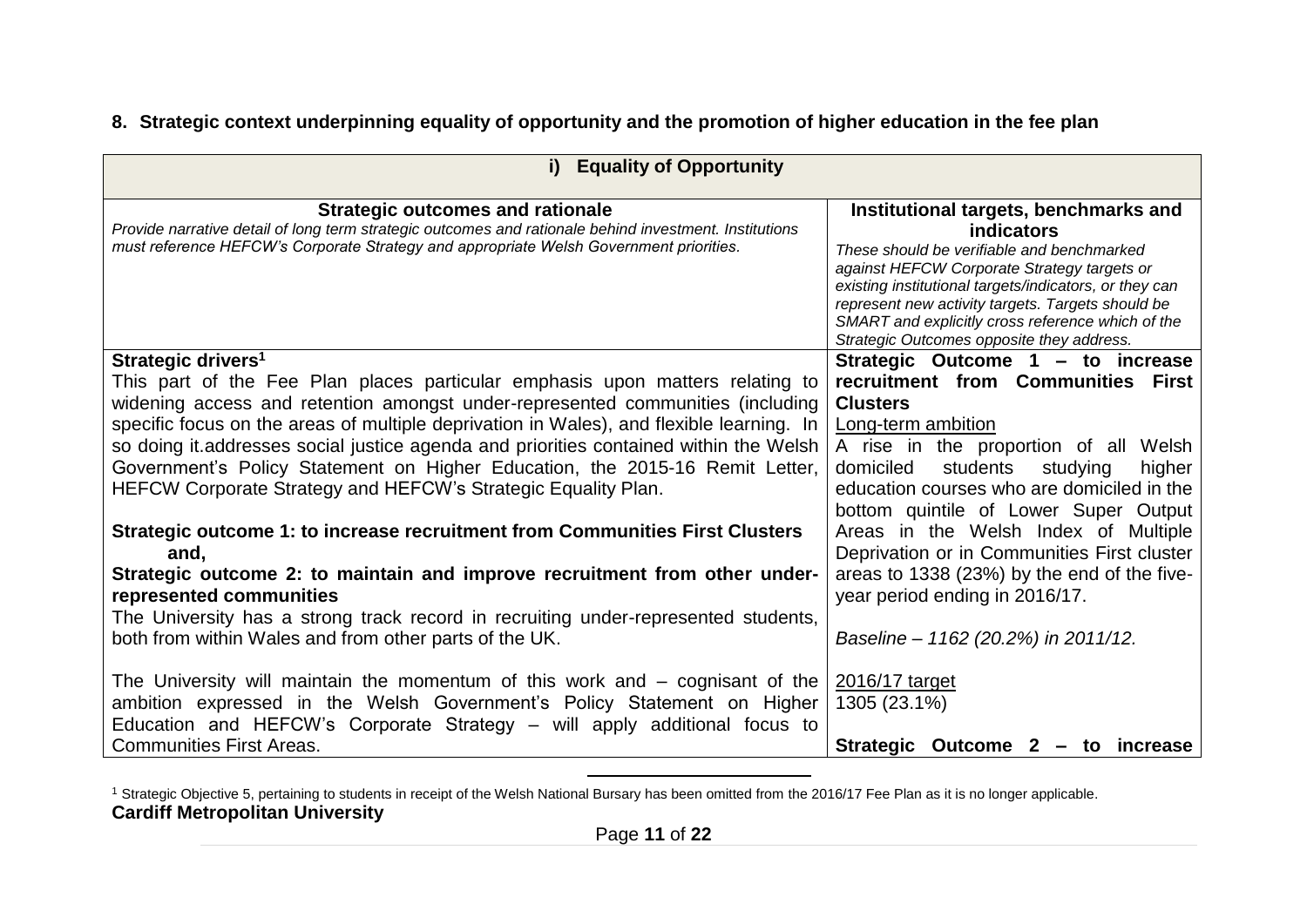|                                                                                                                                                                                                                                                                                                                                                                                                                                                                                                                                                                                                                                                                                                           | recruitment<br>other<br>from<br>under-                                                                                 |
|-----------------------------------------------------------------------------------------------------------------------------------------------------------------------------------------------------------------------------------------------------------------------------------------------------------------------------------------------------------------------------------------------------------------------------------------------------------------------------------------------------------------------------------------------------------------------------------------------------------------------------------------------------------------------------------------------------------|------------------------------------------------------------------------------------------------------------------------|
| In support of these outcomes the University will invest in the following activities and<br>actions:                                                                                                                                                                                                                                                                                                                                                                                                                                                                                                                                                                                                       | represented communities<br>Long-term ambition                                                                          |
| Deliver outreach activities designed to promote aspirations, to develop skills<br>$\bullet$<br>that prepare students for Higher Education (HE), and to facilitate 'non-<br>standard' entry. The activities will include school intervention work undertaken                                                                                                                                                                                                                                                                                                                                                                                                                                               | An increase in the proportion of all UK<br>domiciled students studying higher<br>education courses who are from UK low |
| in partnership with local schools, Further Education (FE) colleges and other<br>stakeholders, and Summer Schools targeted at 'mature' audiences.<br>The<br>University will work collaboratively and on a regional basis where appropriate<br>and relevant, playing a full and active role in the First Campus initiative (part                                                                                                                                                                                                                                                                                                                                                                            | participation areas to 2970 (33.0%) by the<br>end of the five-year period ending in<br>2016/17.                        |
| funded by HEFCW), raising aspirations amongst school leavers and under-<br>represented communities.                                                                                                                                                                                                                                                                                                                                                                                                                                                                                                                                                                                                       | Baseline - 2787 (31.4%) in 2011/12.                                                                                    |
| Ensure that transparent and accessible information is provided to prospective<br>$\bullet$<br>students about the content and organisation of courses, the availability of<br>supporting services, and the costs of study. This will be achieved through a<br>variety of mechanisms including: school visits recruitment fairs; open days;<br>printed and on-line prospectuses and associated publications, and applicant<br>advisory services. Visit days in low participation neighbourhoods will include<br>specific and focused student finance sessions providing information on the<br>support available and tuition fees.<br>Use bursaries, scholarships (where these support widening access), fee | 2016/17 target<br>3063 (34.5%)                                                                                         |
| waivers, and targeted financial support for students' living costs to promote<br>and safeguard fair access to HE and to identify individuals with the greatest<br>potential from disadvantaged backgrounds, with particular emphasis on<br>students from Communities First areas, care leavers and looked after children.                                                                                                                                                                                                                                                                                                                                                                                 |                                                                                                                        |
| Promote Cardiff Met's newly launched Outdoor Learning Centre, an innovative<br>$\bullet$<br>learning environment situated within two hectares of mature woodland at the<br>Cyncoed Campus, as a mechanism for increasing aspiration amongst young<br>learners from under-represented communities in the region.<br>Maximise the impact of the Cardiff Met Junior Academies, which attract over                                                                                                                                                                                                                                                                                                            |                                                                                                                        |
| 2,500 children each week to participate in structured high-quality coaching                                                                                                                                                                                                                                                                                                                                                                                                                                                                                                                                                                                                                               |                                                                                                                        |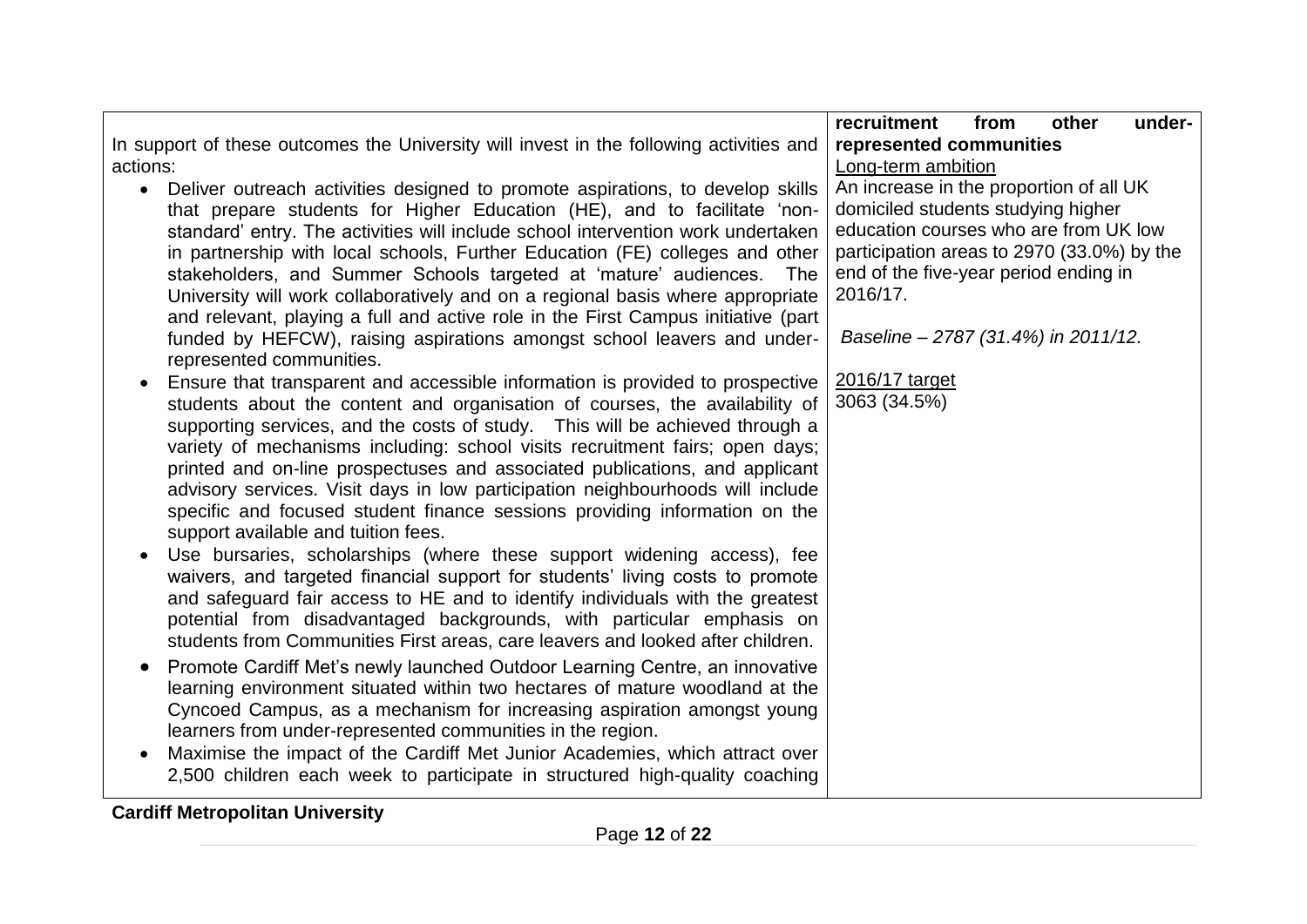| sessions, in increasing aspiration amongst under-represented communities.                                                                                                                                                                                                                                                                                                                                                                                                                                                                                                                                                                                                                                                                                                                                                                                                                                                                                                                                                                                                                                                                                                                                                                                                                                                                                                                                                                                                                                                                                                                                                                                                                                                                                                                                                                                                                           |                                                                                                                                                                                                                                                                                                                     |
|-----------------------------------------------------------------------------------------------------------------------------------------------------------------------------------------------------------------------------------------------------------------------------------------------------------------------------------------------------------------------------------------------------------------------------------------------------------------------------------------------------------------------------------------------------------------------------------------------------------------------------------------------------------------------------------------------------------------------------------------------------------------------------------------------------------------------------------------------------------------------------------------------------------------------------------------------------------------------------------------------------------------------------------------------------------------------------------------------------------------------------------------------------------------------------------------------------------------------------------------------------------------------------------------------------------------------------------------------------------------------------------------------------------------------------------------------------------------------------------------------------------------------------------------------------------------------------------------------------------------------------------------------------------------------------------------------------------------------------------------------------------------------------------------------------------------------------------------------------------------------------------------------------|---------------------------------------------------------------------------------------------------------------------------------------------------------------------------------------------------------------------------------------------------------------------------------------------------------------------|
| The above is also relevant to T1 & T2 in Section A below.                                                                                                                                                                                                                                                                                                                                                                                                                                                                                                                                                                                                                                                                                                                                                                                                                                                                                                                                                                                                                                                                                                                                                                                                                                                                                                                                                                                                                                                                                                                                                                                                                                                                                                                                                                                                                                           |                                                                                                                                                                                                                                                                                                                     |
| Strategic outcome 3: to increase completion rates<br>The rate of non-continuation amongst the University's students from low participation<br>neighbourhoods is no higher than that for other students, whereas within Wales and<br>across the United Kingdom (UK) the rate of drop-out is markedly higher amongst<br>students from low participation neighbourhoods. Notwithstanding this position,<br>cognisant of the ambition expressed in the Welsh Government's Policy Statement on<br>Higher Education and HEFCW's Corporate Strategy, the University will give priority to<br>reducing drop-out rates.<br>In support of this outcome the University will invest in the following activities and<br>actions:<br>Minimise the need for students to pay for items additional to their course fees<br>$\bullet$<br>such as mandatory field trips, Criminal Records Bureau (CRB) checks,<br>studio/equipment/printing fees, uniforms, etc.<br>Meet the costs of graduation ceremonies from within the tuition fee paid by full-<br>$\bullet$<br>time home/European Union (EU) undergraduate and PGCE students.<br>Provide responsive and targeted financial support to vulnerable students who<br>experience financial hardship. This will involve reviewing and developing our<br>approach to, and support of, student hardship support and working in<br>partnership with Cardiff Met SU to publicise availability and streamline access.<br>In light of the Welsh Government proposal to abolish its Financial Contingency<br>Fund (FCF) for vulnerable students, the University commits to providing a<br>scheme which, as a minimum, is of equivalent value to the FCF and which will<br>be available to its vulnerable students in need of financial assistance (£180K)<br>pa at the time of publication).<br>The University will take appropriate account of proposed changes made by the | Strategic outcome 3 - to increase<br>retention of full-time undergraduates<br>Baseline - 256 of 2,277 students (11.2%)<br>who started in 2012/13 no longer in higher<br>education in 2013/14<br>2016/17 target<br>219 of 2300 students (9.5%) who started in<br>2015/16 no longer in higher education in<br>2016/17 |
| UK and Welsh governments to Disabled Students' Allowances (DSA).                                                                                                                                                                                                                                                                                                                                                                                                                                                                                                                                                                                                                                                                                                                                                                                                                                                                                                                                                                                                                                                                                                                                                                                                                                                                                                                                                                                                                                                                                                                                                                                                                                                                                                                                                                                                                                    |                                                                                                                                                                                                                                                                                                                     |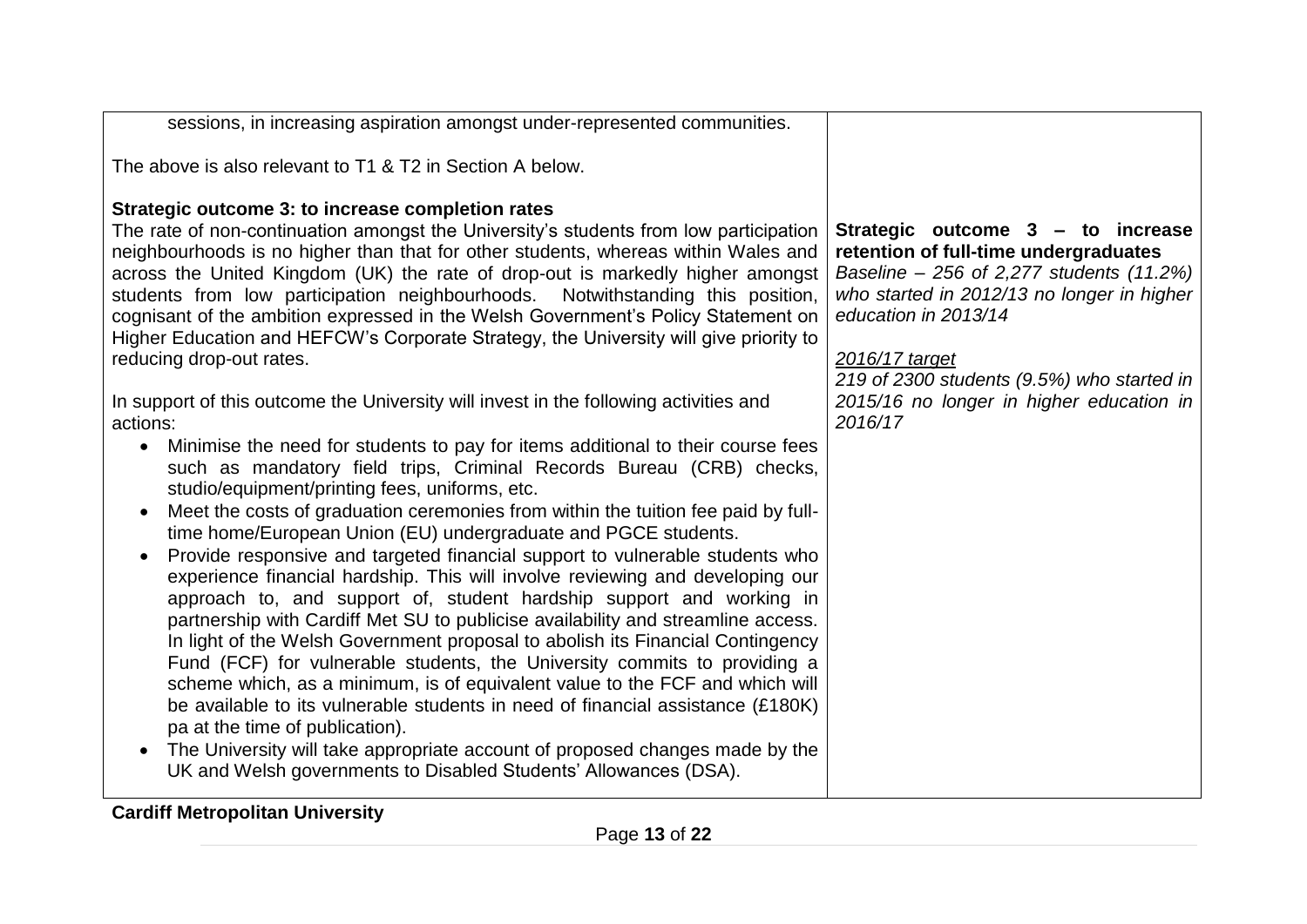| Strategic outcome 4: to improve flexible learning opportunities and completion<br>learning opportunities<br>The University recognises that full-time study may not be realistic prospect for<br>students from under-represented communities, including students who need to<br>Baseline - 1,585 students in 2013/14.<br>balance work and/or family responsibilities with studying.<br>The University will<br>increase flexible learning opportunities to better cater for this audience.<br>2016/17 target | The baseline funding for providing direct support for mental health (£250K in<br>2014/15) will be increased by £50k in 2016/17. The University will continually<br>seek to maintain and enhance provision of a range of responsive services for<br>students, encompassing counselling and mental health mentoring, services for<br>disabled students, services for care leavers and looked after children, student<br>health services, financial advice, careers advice, and the chaplaincy. These<br>services will take account of appropriate Welsh Government initiatives such as<br>its strategy Together for Mental Health.<br>Provide additional financial support to Cardiff Met SU to enable it to enhance<br>and extend its range of inclusive personal development, social, sporting and<br>welfare activities, events, facilities and services that enhance the quality of<br>student experience and which help create a positive, supportive and rounded<br>environment, thereby facilitating retention and successful completion.<br>Review and enhance delivery of a comprehensive and relevant induction<br>programme to new students in their first week.<br>Provide students with high-quality personal tutorial support in support of<br>providing students with a personalised approach to their learning. This will be<br>premised on all students being allocated a named personal tutor within the first<br>month of commencing their programme at the University, and scheduled<br>tutorial meetings taking place once per term (as a minimum), with a record of<br>these meetings being kept.  The University will develop its approach to<br>personal tutorial support in-line with best practice, taking due account of Cardiff<br>Met SU input and emerging UK-wide developments.<br>The above is also relevant to T3 in Section A below. |                                                                      |
|------------------------------------------------------------------------------------------------------------------------------------------------------------------------------------------------------------------------------------------------------------------------------------------------------------------------------------------------------------------------------------------------------------------------------------------------------------------------------------------------------------|----------------------------------------------------------------------------------------------------------------------------------------------------------------------------------------------------------------------------------------------------------------------------------------------------------------------------------------------------------------------------------------------------------------------------------------------------------------------------------------------------------------------------------------------------------------------------------------------------------------------------------------------------------------------------------------------------------------------------------------------------------------------------------------------------------------------------------------------------------------------------------------------------------------------------------------------------------------------------------------------------------------------------------------------------------------------------------------------------------------------------------------------------------------------------------------------------------------------------------------------------------------------------------------------------------------------------------------------------------------------------------------------------------------------------------------------------------------------------------------------------------------------------------------------------------------------------------------------------------------------------------------------------------------------------------------------------------------------------------------------------------------------------------------------------------------------------------------------------------------------|----------------------------------------------------------------------|
|                                                                                                                                                                                                                                                                                                                                                                                                                                                                                                            |                                                                                                                                                                                                                                                                                                                                                                                                                                                                                                                                                                                                                                                                                                                                                                                                                                                                                                                                                                                                                                                                                                                                                                                                                                                                                                                                                                                                                                                                                                                                                                                                                                                                                                                                                                                                                                                                      | Strategic outcome 4: to improve flexible<br>1,630 part-time students |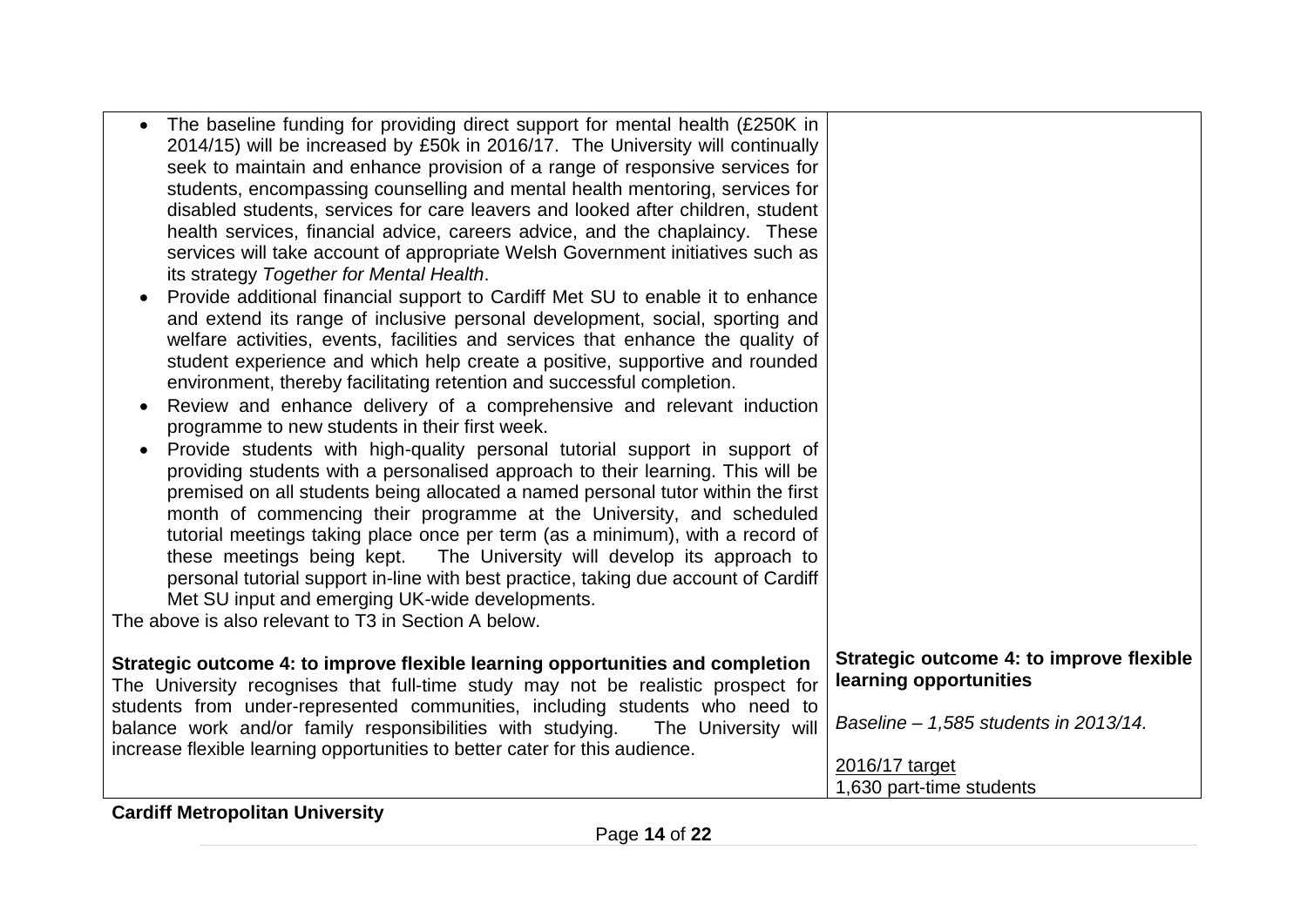| In support of this outcome the University will invest in the following activities and<br>actions:<br>Invest in a comprehensive review of both curricula and portfolio, creating new<br>opportunities to build flexible entry and exit points into courses<br>Invest in engagement, prioritising the development and extension of<br>relationships with employers, designed to enhance and support flexible<br>learning and student employability.<br>Undertake portfolio developments targeted at audiences that are seeking<br>flexible learning and work-based learning opportunities.<br>Optimise the impact of recently established mechanisms and processes that<br>support Recognised Prior Learning (RPL).<br>Expand accredited and non-accredited Continuing Professional Development<br>(CPD) provision delivered through the University's Centre for Work Based<br>Learning (CWBL) in response to employer and market needs.<br>Ensure that learning and welfare support facilities are available on a flexible<br>basis. |  |
|-------------------------------------------------------------------------------------------------------------------------------------------------------------------------------------------------------------------------------------------------------------------------------------------------------------------------------------------------------------------------------------------------------------------------------------------------------------------------------------------------------------------------------------------------------------------------------------------------------------------------------------------------------------------------------------------------------------------------------------------------------------------------------------------------------------------------------------------------------------------------------------------------------------------------------------------------------------------------------------------------------------------------------------|--|
|                                                                                                                                                                                                                                                                                                                                                                                                                                                                                                                                                                                                                                                                                                                                                                                                                                                                                                                                                                                                                                     |  |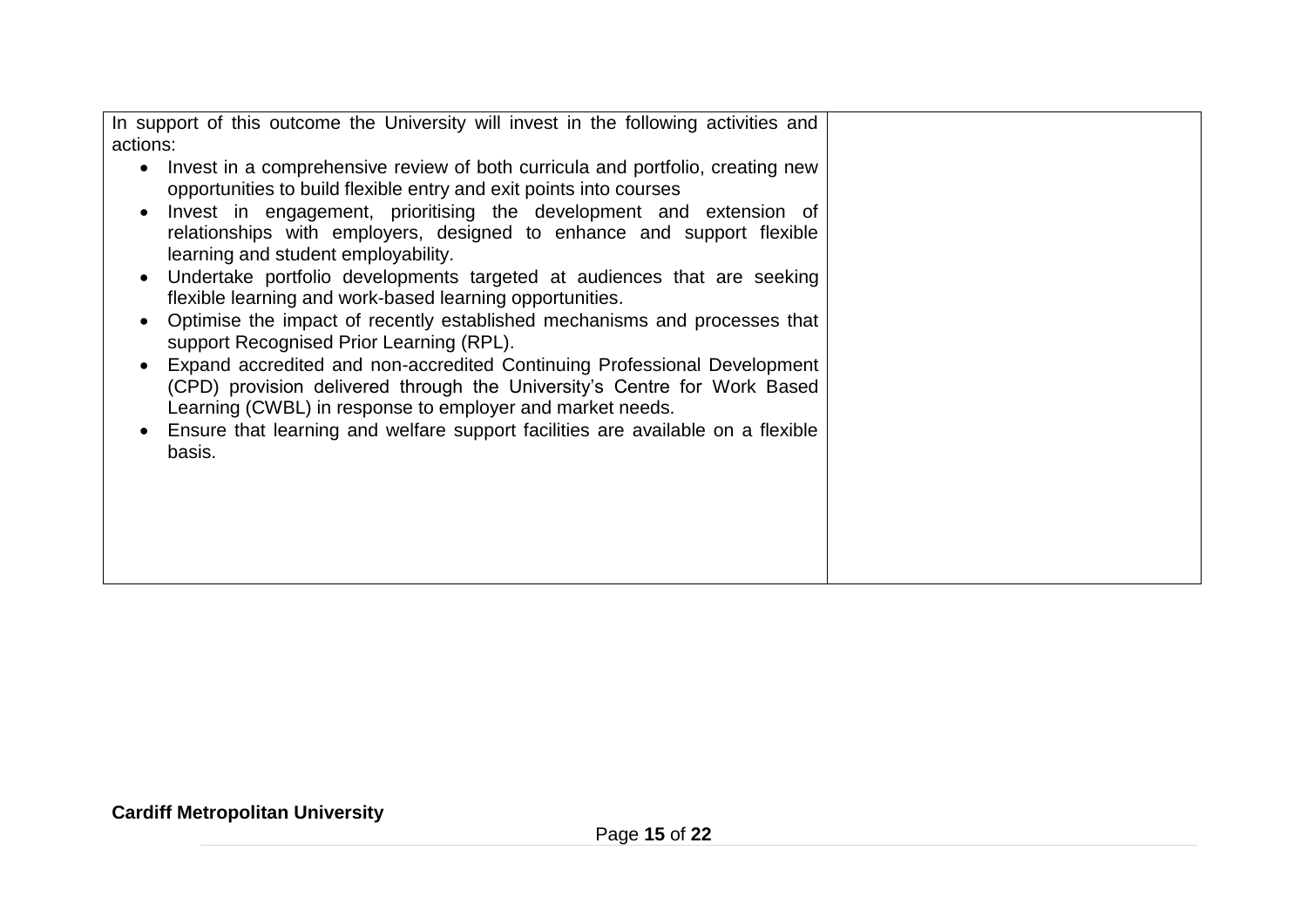| ii) Promotion of Higher Education                                                                                                                                                                                                                                                                                                                                                                                                                                                                                                                                                                                                                                                                                                                                                                                                                                                                                                                                                                                                                                                        |                                                                                                                                                                                                                                                                                                                                                                        |
|------------------------------------------------------------------------------------------------------------------------------------------------------------------------------------------------------------------------------------------------------------------------------------------------------------------------------------------------------------------------------------------------------------------------------------------------------------------------------------------------------------------------------------------------------------------------------------------------------------------------------------------------------------------------------------------------------------------------------------------------------------------------------------------------------------------------------------------------------------------------------------------------------------------------------------------------------------------------------------------------------------------------------------------------------------------------------------------|------------------------------------------------------------------------------------------------------------------------------------------------------------------------------------------------------------------------------------------------------------------------------------------------------------------------------------------------------------------------|
| <b>Strategic outcomes</b><br>Provide narrative detail of long term strategic outcomes and rationale behind investment.<br>Institutions must reference HEFCW's Corporate Strategy and appropriate Welsh<br>Government priorities.                                                                                                                                                                                                                                                                                                                                                                                                                                                                                                                                                                                                                                                                                                                                                                                                                                                         | Targets, benchmarks and indicators<br>These should be verifiable and benchmarked against existing<br>HEFCW Corporate Strategy or existing institutional targets, or<br>can represent new activity targets. Target, benchmarks and<br>indicators should be SMART and explicitly cross reference<br>which of the Strategic outcomes opposite they address.               |
| <b>Strategic drivers</b><br>This part of the Fee Plan addresses priorities identified by the Welsh<br>Government's Policy Statement on Higher Education, in particular its wish<br>for the HE sector to play a pivotal role in delivering a buoyant economy for<br>Wales through delivering high quality learning and teaching experience,<br>strengthening employability, and promoting higher education to Welsh, UK<br>and international audiences. The strategic outcomes and associated targets<br>are designed to support the South East Wales Employment and Skills Plan<br>when published, and the delivery of the Skills and Employability Framework<br>that has been jointly agreed by Higher Education Wales (HEW), HEFCW,<br>the Confederation of Business Industry (CBI) and the National Union of<br>Students (NUS) Wales. The University will support growth in the provision<br>of highly skilled, quality jobs across Wales by producing graduates that are<br>able to demonstrate and communicate their value to prospective employers<br>in Wales and further afield. | Strategic outcome 6: to improve the quality of<br>learning, teaching & assessment<br>Long-term ambition<br>To increase 'overall satisfaction' in the National<br>Student Survey to 86% by the end of the five-year<br>period ending in 2016/17.<br>Baseline – 2012 NSS outcome = $75%$<br>2016/17 target<br>To maintain 'overall satisfaction' at a minimum of<br>86%. |
| Strategic outcome 6: to improve the quality of learning, teaching &<br>assessment<br>In support of this outcome the University will invest in the following activities<br>and actions:<br>Improve the infrastructure and enhance teaching, learning, and social<br>learning spaces and facilities.<br>Increase the accessibility of resources available through Learning                                                                                                                                                                                                                                                                                                                                                                                                                                                                                                                                                                                                                                                                                                                 |                                                                                                                                                                                                                                                                                                                                                                        |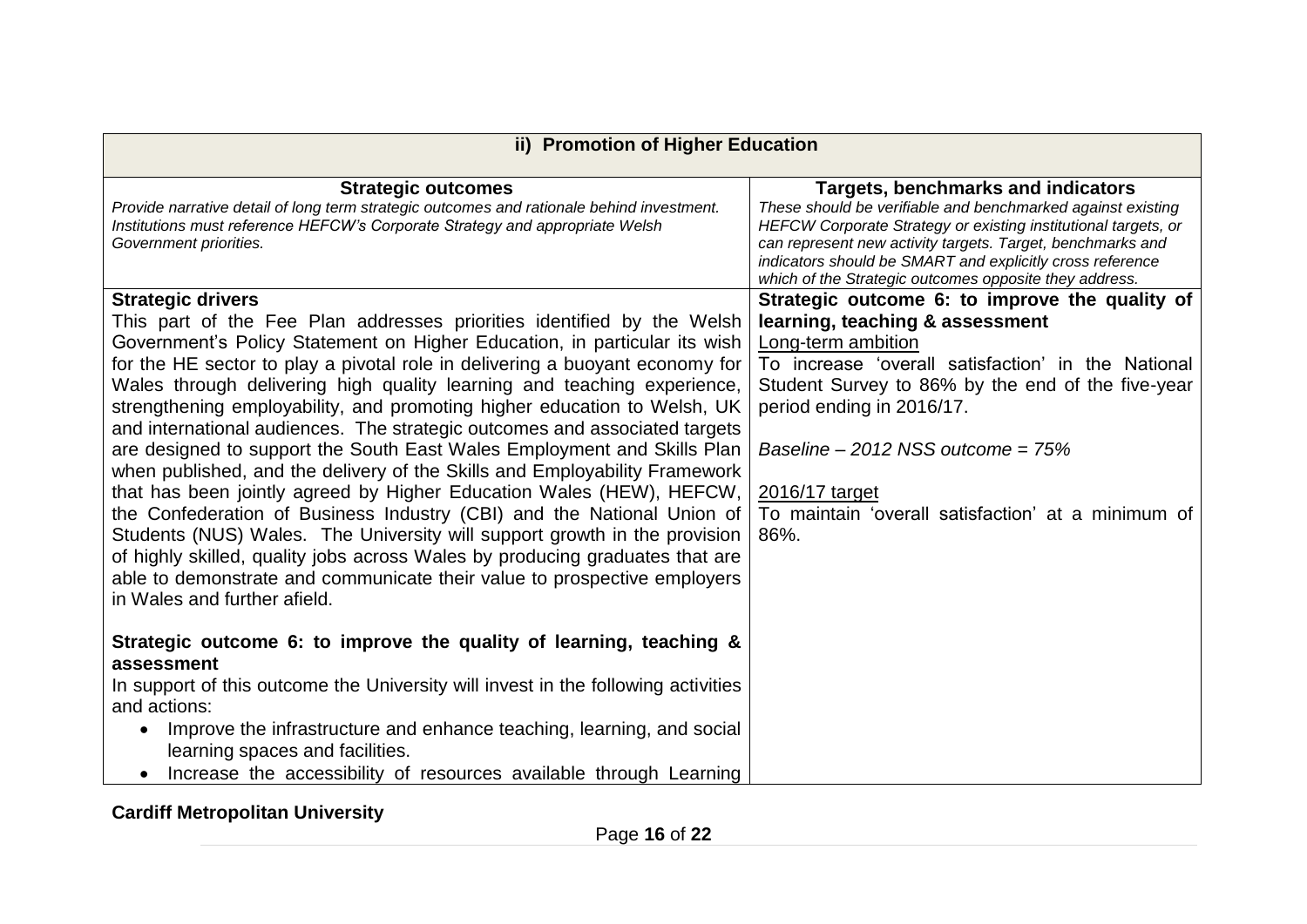Centres, renew library stock, and improve the availability of on-line journals.

- Make improvements to Information Technology (IT), specialist equipment, networks and associated support services.
- Embed the recently implemented new student record system to achieve improvements in students' direct access to information, enabling them to better navigate and plan their learning experience.
- Improve the timeliness and quality of feedback to students, including the definition and implementation of a standardised entitlement.
- Develop and support the use of new and developing technologies to enhance learning, teaching and assessment. This will involve: expanding the availability of on-line learning resources; piloting and extending the use of web-based technologies in formative and diagnostic assessment; developing approaches to support on-line submission of student assignments; and providing tailored staff development to support the use of technology. Where appropriate, the University will undertake developmental work in conjunction with external agencies such as JISC and partner with other universities, to facilitate the sharing of knowledge across the sector.
- Provide targeted induction and support packages to ensure that students gain maximum benefit from the services that are available as a consequence of new technologies.
- Promote, recognise and reward teaching excellence through: mechanisms designed to facilitate the career progression of excellent teachers; mechanisms designed to recognise outstanding contributions to teaching; supporting staff develop as teachers through the University's CPD scheme and gaining Higher Education Academy (HEA) recognition
- Assist students in developing their academic skills (i.e. 'learning how to learn') to facilitate effective autonomous and reflective learning through developing the academic skills web-space as a source of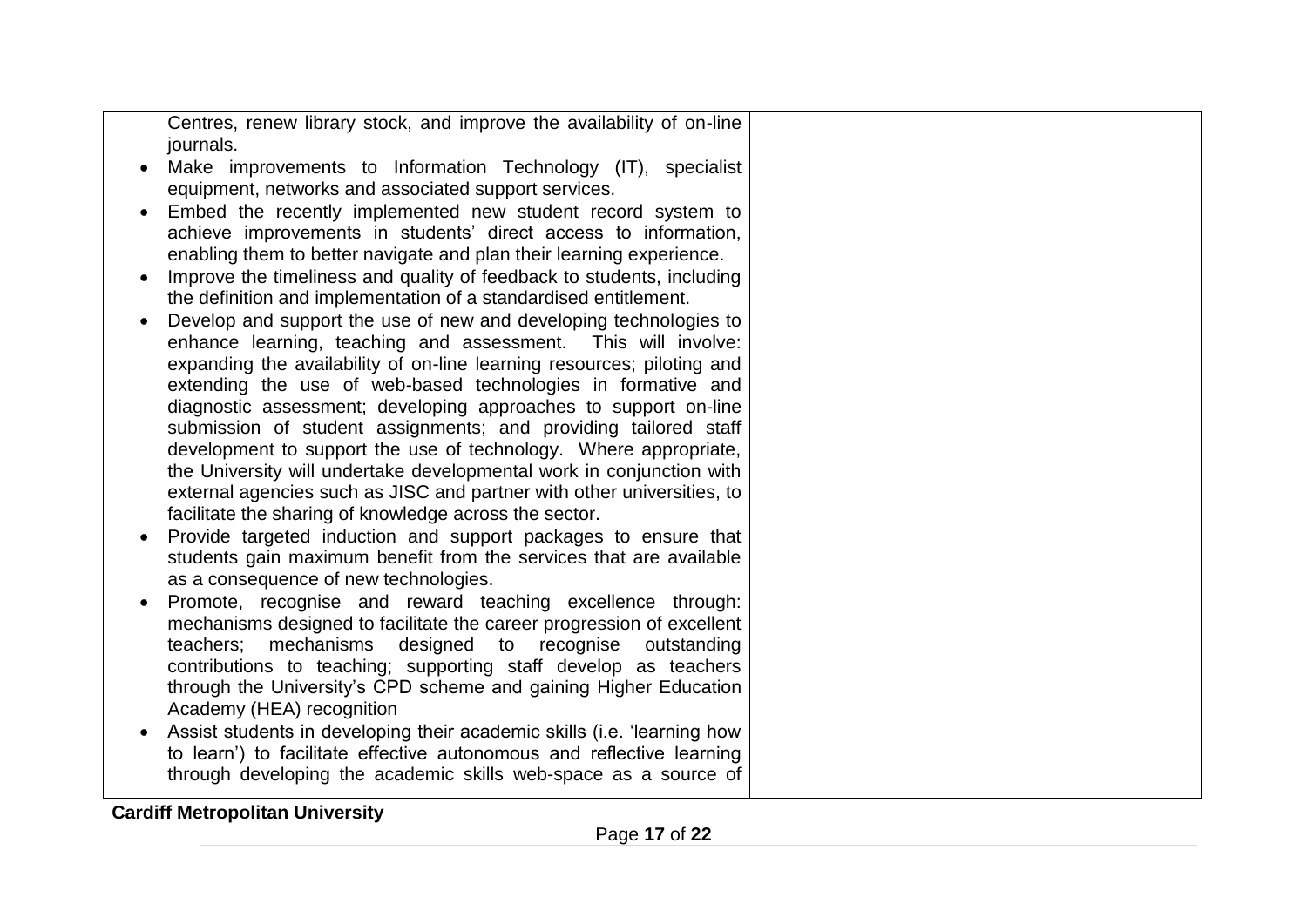| quality online learning; accelerating the take-up of the writing sample<br>and query services offered by the academic skills team; embedding<br>the 10 credit academic practice module within more pathways and<br>programmes; and adapting the curriculum to promote and reward<br>sophisticated higher order learning skills.<br>Continue to involve research-active staff directly in the development<br>and delivery of courses.<br>Provide an on-going programme of relevant and focused staff<br>$\bullet$<br>development to better ensure that academic delivery matches<br>expectations.<br>Provide timely information to students on any alternations to the<br>$\bullet$<br>delivery or organisation of their courses.<br>Facilitate Cardiff Met SU in operating its system of student<br>representation on courses and within each School, and act on<br>matters highlighted in student feedback.<br>The above is also relevant to T5 in Section A below. |                                                                                                                                                                                                                                                                                                                                                                                                                                                                                                                                                                    |
|----------------------------------------------------------------------------------------------------------------------------------------------------------------------------------------------------------------------------------------------------------------------------------------------------------------------------------------------------------------------------------------------------------------------------------------------------------------------------------------------------------------------------------------------------------------------------------------------------------------------------------------------------------------------------------------------------------------------------------------------------------------------------------------------------------------------------------------------------------------------------------------------------------------------------------------------------------------------|--------------------------------------------------------------------------------------------------------------------------------------------------------------------------------------------------------------------------------------------------------------------------------------------------------------------------------------------------------------------------------------------------------------------------------------------------------------------------------------------------------------------------------------------------------------------|
| Strategic outcome 7: to strengthen the employability of graduates<br>In support of this outcome the University will invest in the following activities<br>and actions:<br>Use stakeholder fora and other consultative mechanisms involving<br>$\bullet$<br>employers in the review and design of courses.<br>Maximising the impact of the HEFCW Skills and Employability Action<br>$\bullet$<br>Plan supported CareerHub project through systematically facilitating<br>stronger, value-added links between the University, industry and<br>employers.<br>Increasing investment in providing leadership and capacity for<br>developing a cogent response to the skills and employability agenda.<br>In conjunction with employers, review, adapt and refine courses in<br>ways that: achieve/maintain professional accreditation where<br>relevant; facilitate flexible entry and exit; internationalise curricula;<br><b>Cardiff Metropolitan University</b>        | Strategic outcome 7: to strengthen<br>the<br>employability of graduates<br>Long-term ambition<br>To increase the number of leavers obtaining first<br>degrees from full- and part-time courses who are<br>employed, studying or both six months after leaving<br>to (95%) by the end of the five-year period ending in<br>2016/17.<br>Baseline - 1,485 leavers (91.2 in 2011/12).<br>2016/17 target<br>To increase the number of leavers obtaining first<br>degrees from full-time courses who are employed,<br>studying or both six months after leaving to 1,568 |

Page **18** of **22**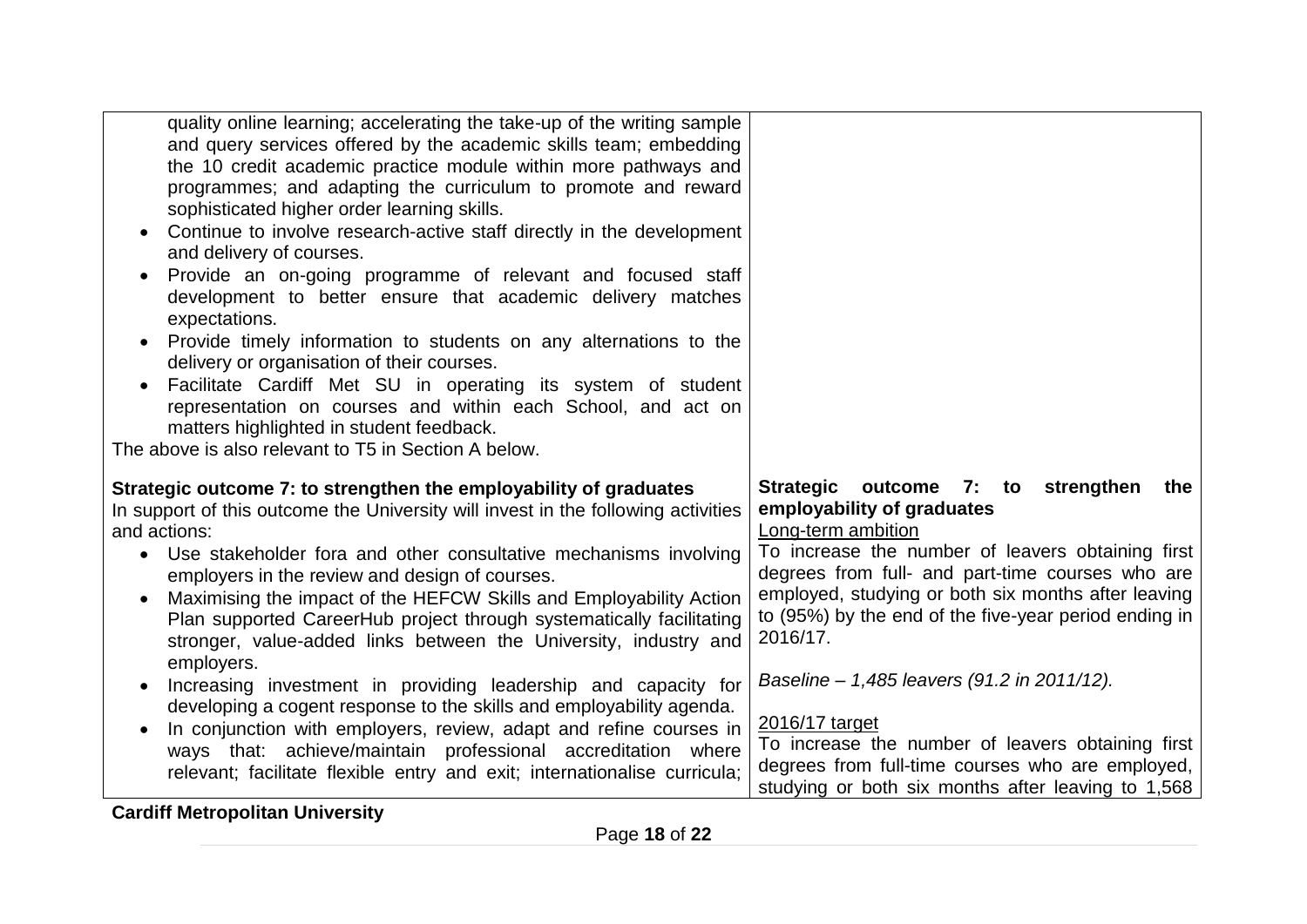| embed education for sustainable development and global citizenship;                           | $(95\%)$ . |
|-----------------------------------------------------------------------------------------------|------------|
| develop wider opportunities for work placement, and incorporate the                           |            |
| use of employers directly in academic delivery.                                               |            |
| Providing funding to provide a scholarship scheme to promote and                              |            |
| widen access to participation in outward student mobility including                           |            |
| through overseas study/exchanges, and voluntary work.                                         |            |
| Expand accredited and non-accredited CPD provision delivered                                  |            |
|                                                                                               |            |
| through the University's Centre for Work Based Learning (CWBL) in                             |            |
| response to employer and market needs.                                                        |            |
| Strength the integration between HE and FE in the Cardiff-city region,                        |            |
| in the process improving local access to learning, widening access,                           |            |
| and working with employers to meet identified regional skills-gaps.                           |            |
| Enhance support arrangements for Personal Development Plans                                   |            |
| (PDPs), including improved guidance and advice for students and                               |            |
| harnessing e-technologies to support students in creating and                                 |            |
|                                                                                               |            |
| developing their PDPs.                                                                        |            |
| Implement the Higher Education Achievement Record (HEAR),                                     |            |
| incorporating a diploma supplement.                                                           |            |
| Extend the range and accessibility of workshops, lectures,                                    |            |
| presentations and e-lessons provided to support careers                                       |            |
| development skills, ensuring linkage with the PDP process and the                             |            |
| potential for working in partnership with Careers Wales.                                      |            |
| Increase participation in the Cardiff Met Award, an SU led initiative                         |            |
| that requires students to undertake over 100 hours of work                                    |            |
| experience and activities, attend 5 personal development sessions                             |            |
| and reflect on their experience through a report and interview with                           |            |
|                                                                                               |            |
| presentation.                                                                                 |            |
| Use the e-Reflect tool to enable Programme Directors to evaluate the                          |            |
| extent to which the skills, aptitudes and experiences that enhance the                        |            |
| employability of students/graduates are embedded within the                                   |            |
| curriculum                                                                                    |            |
| $\frac{1}{2}$ . $\frac{1}{2}$ . $\frac{1}{2}$ . $\frac{1}{2}$ . $\frac{1}{2}$ . $\frac{1}{2}$ |            |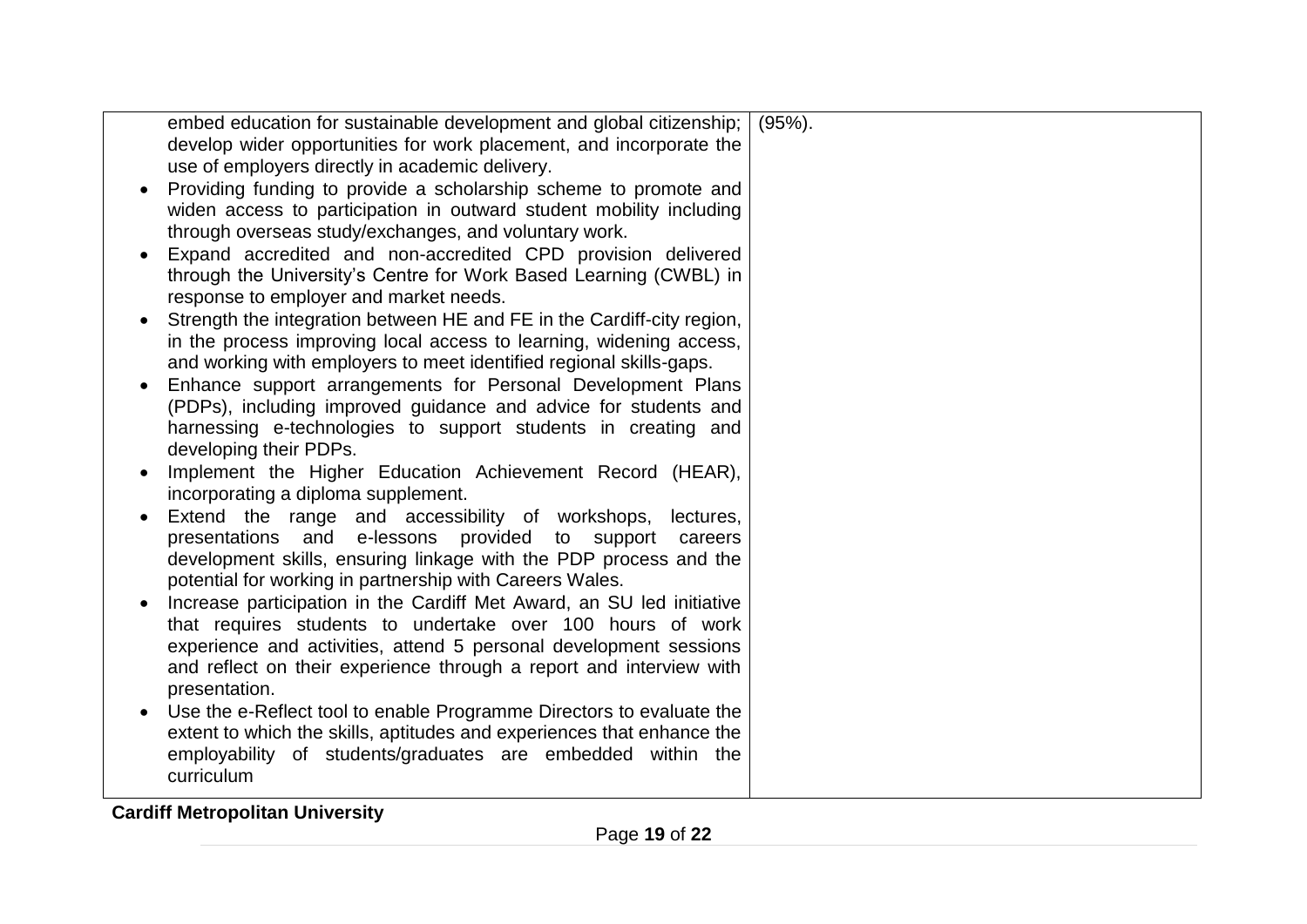| establishment of a new incubation centre that will serve as a hub to<br>the provision of a diverse range of curricular and extra-curricular<br>activity aimed at increasing awareness of business creation.<br>The above is also relevant to T10 and T11 in Section A below. |                                                  |
|------------------------------------------------------------------------------------------------------------------------------------------------------------------------------------------------------------------------------------------------------------------------------|--------------------------------------------------|
| Strategic outcome 8: to expand Welsh medium provision                                                                                                                                                                                                                        | Strategic outcome 8: to expand Welsh medium      |
| In support of this outcome the University will invest in the following activities                                                                                                                                                                                            | provision                                        |
| and actions in conjunction with Coleg Cymraeg Cenedlaethol:                                                                                                                                                                                                                  | 2016/17 targets                                  |
| Extend the volume of provision available through the medium of                                                                                                                                                                                                               | To increase the number of Welsh domiciled        |
| $\bullet$                                                                                                                                                                                                                                                                    | Ĺ.                                               |
| Welsh by focusing in particular on areas in which the University is                                                                                                                                                                                                          | students undertaking at least 5 credits          |
| already strong and those in which there is a particular demand from                                                                                                                                                                                                          | through the medium of Welsh to 235.              |
| employers for graduates with Welsh language skills.                                                                                                                                                                                                                          | Baseline - 111 students in 2011/12.              |
| Improve the capacity of the University to deliver and support Welsh                                                                                                                                                                                                          | ii. To increase the number of Welsh domiciled    |
| medium provision through staff recruitment and staff development                                                                                                                                                                                                             | students undertaking at least 40 credits         |
| mechanisms.                                                                                                                                                                                                                                                                  | through the medium of Welsh to 210.              |
| The above is also relevant to T6 in Section A below.                                                                                                                                                                                                                         | Baseline – 81 students in 2011/12.               |
| Strategic outcome 9: to expand international engagement                                                                                                                                                                                                                      | Strategic outcome 9: to expand international     |
| In support of this outcome the University will invest in the following activities                                                                                                                                                                                            | engagement                                       |
| and actions:                                                                                                                                                                                                                                                                 | Baseline - 2,265 full-time overseas students and |
| • Develop innovative and flexible provision targeted at international                                                                                                                                                                                                        | 2,230 aggregate offshore students in 2011/12.    |

Page **20** of **22**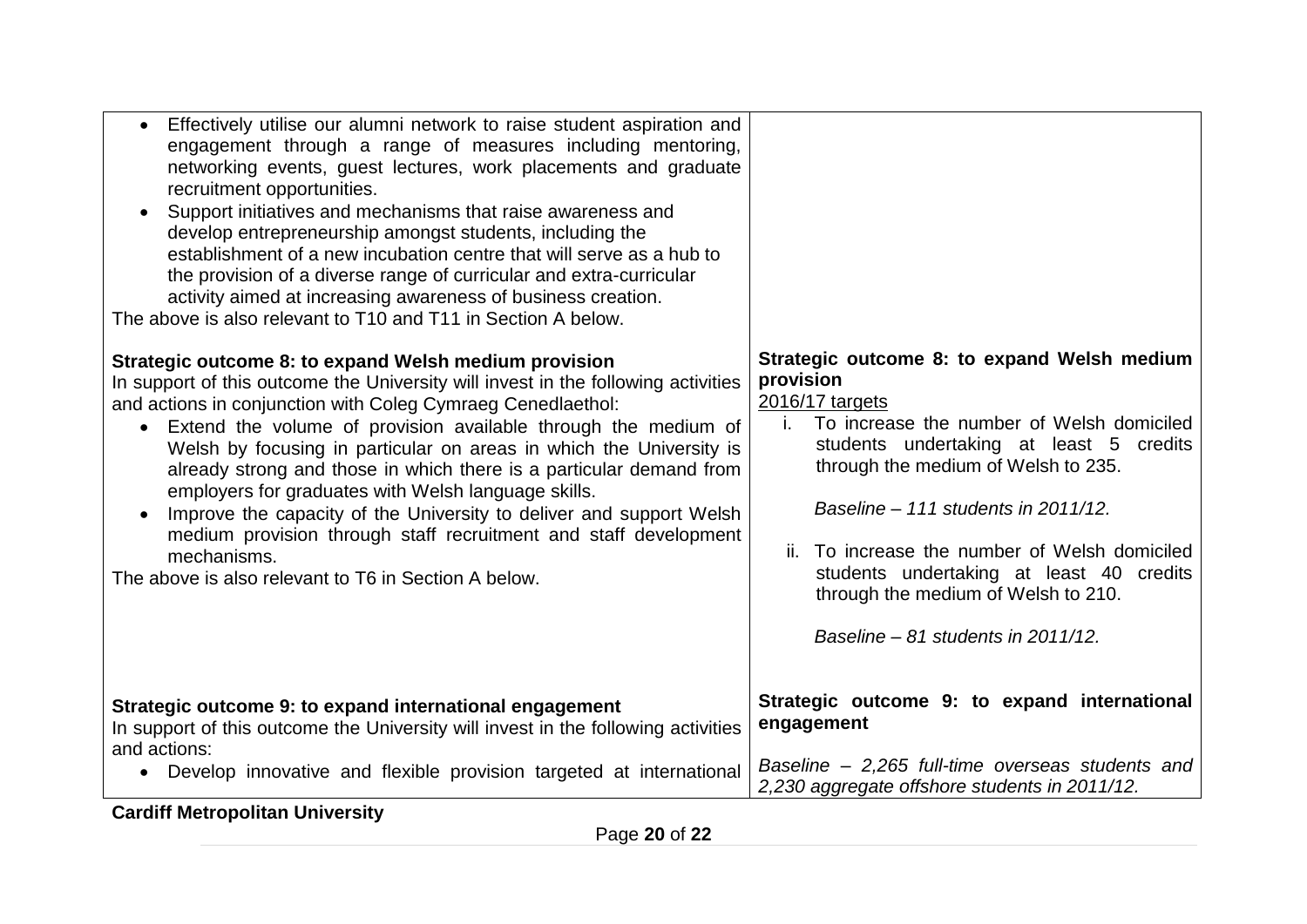| audiences.<br>International student recruitment, welfare, and study support<br>services.<br>Deliver transnational education within a robust quality framework and<br>with a limited range of partners, using the development if this activity<br>to facilitate the internationalisation of the curriculum, staff and student<br>exchanges, and income generation.<br>Play a leading role in developing and engaging in EU-funded projects                                                      | 2016/17 target<br>To increase the number of full-time overseas<br>students to 2,300 and the number of aggregate<br>offshore provision students to 4,000                                                                                                                                                                                                                      |
|------------------------------------------------------------------------------------------------------------------------------------------------------------------------------------------------------------------------------------------------------------------------------------------------------------------------------------------------------------------------------------------------------------------------------------------------------------------------------------------------|------------------------------------------------------------------------------------------------------------------------------------------------------------------------------------------------------------------------------------------------------------------------------------------------------------------------------------------------------------------------------|
| designed to foster better understanding between universities and<br>facilitate the exchange of students, researchers and academic and<br>administrative staff from EU countries and the Middle-East, thereby<br>promoting the profile of Welsh higher education in these regions.<br>Internationalise curricula and use mobility/exchange opportunities to<br>support widening access.<br>Compliance with the licencing and regulatory procedures operated by<br>UK Visa & Immigration (UKVI). |                                                                                                                                                                                                                                                                                                                                                                              |
| Strategic outcome 10: to recruit to target for Initial Teacher Training<br><b>courses</b><br>To achieve enrolment targets for Initial Teacher Training Targets set by<br>HEFCW in all years of operation. In support of this objective the University<br>will promote teacher as a career pathway to prospective young and mature<br>students.                                                                                                                                                 | Strategic outcome 10: to recruit to target for<br><b>Initial Teacher Training courses</b><br>To achieve enrolment targets for Initial Training<br>Targets set by HEFCW in all years of operation.<br>Baseline – in $2011/12$ there was an intake of 449<br>students on Initial Teacher Training courses,<br>equating to 99.5% of the contract target set by<br><b>HEFCW.</b> |